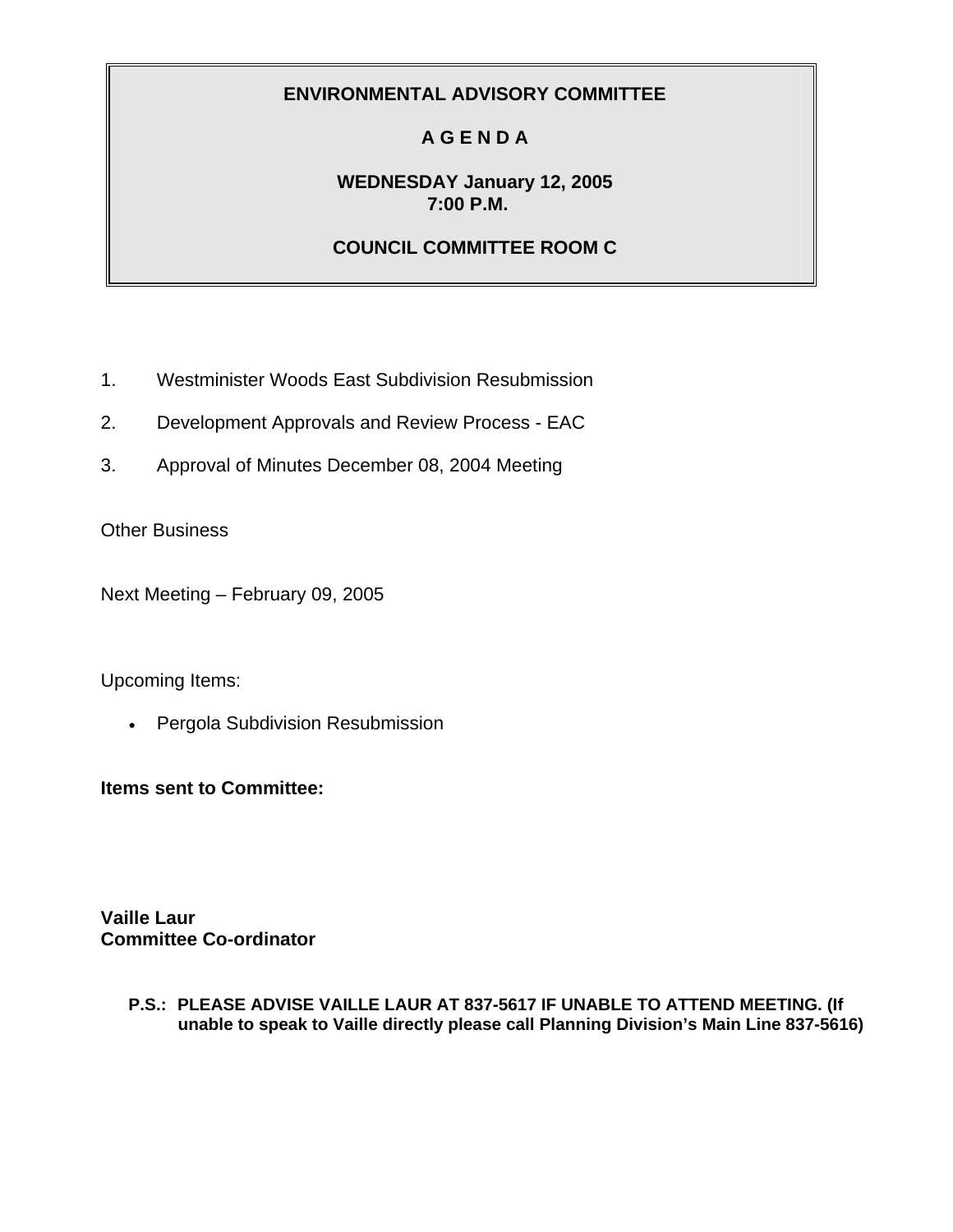## **ENVIRONMENTAL ADVISORY COMMITTEE WEDNESDAY, JANUARY 12TH, 2005 AT 7:00 P.M.**

### **COUNCIL COMMITTEE ROOM "C" MINUTES**

| <b>Present:</b>         | J. Ford (Chair)<br>R. Nadolny<br>J. Ambrose<br>P. Smith                                                                                                                                                         | S. Braun<br>J. MacKinnon<br>J. DeBruyn<br>S. Smith |
|-------------------------|-----------------------------------------------------------------------------------------------------------------------------------------------------------------------------------------------------------------|----------------------------------------------------|
| <b>Regrets:</b>         | S. Duff                                                                                                                                                                                                         |                                                    |
| Staff:                  | A. Hearne, V. Laur, H. Powers                                                                                                                                                                                   |                                                    |
| <b>External Groups:</b> | Mirek Sharp from North-South International<br><b>Steve Braun from Braun Consulting Engineers</b><br>Nancy Shoemaker from Black, Shoemaker, Robinson and Donaldson<br>Brian Blackmere from Reid's Heritage Group |                                                    |

Jamie Ford introduced Shannon Smith as a new member to the Environmental Advisory Committee.

#### **1. Westminister Woods East Subdivision Resubmission**

Helen Powers, Environmental Planner with the City of Guelph introduced the Westminister Woods East Subdivision Resubmission.

Mirek Sharp from North-South International provided a brief overview on the Westminister Woods East Subdivision application and was available to respond to questions of the Environmental Advisory Committee.

Nancy Shoemaker from Black, Shoemaker, Robinson and Donaldson provided a brief summary of the changes made to the plan.

General discussion took place and listed below are a few of the items/issues raised by the Environmental Advisory Committee:

- traffic calming issues
- Clair Road crossing wildlife corridor
- activity of park and impact on surrounding areas (i.e. lights, traffic, parking)
- restoration plan for Block 421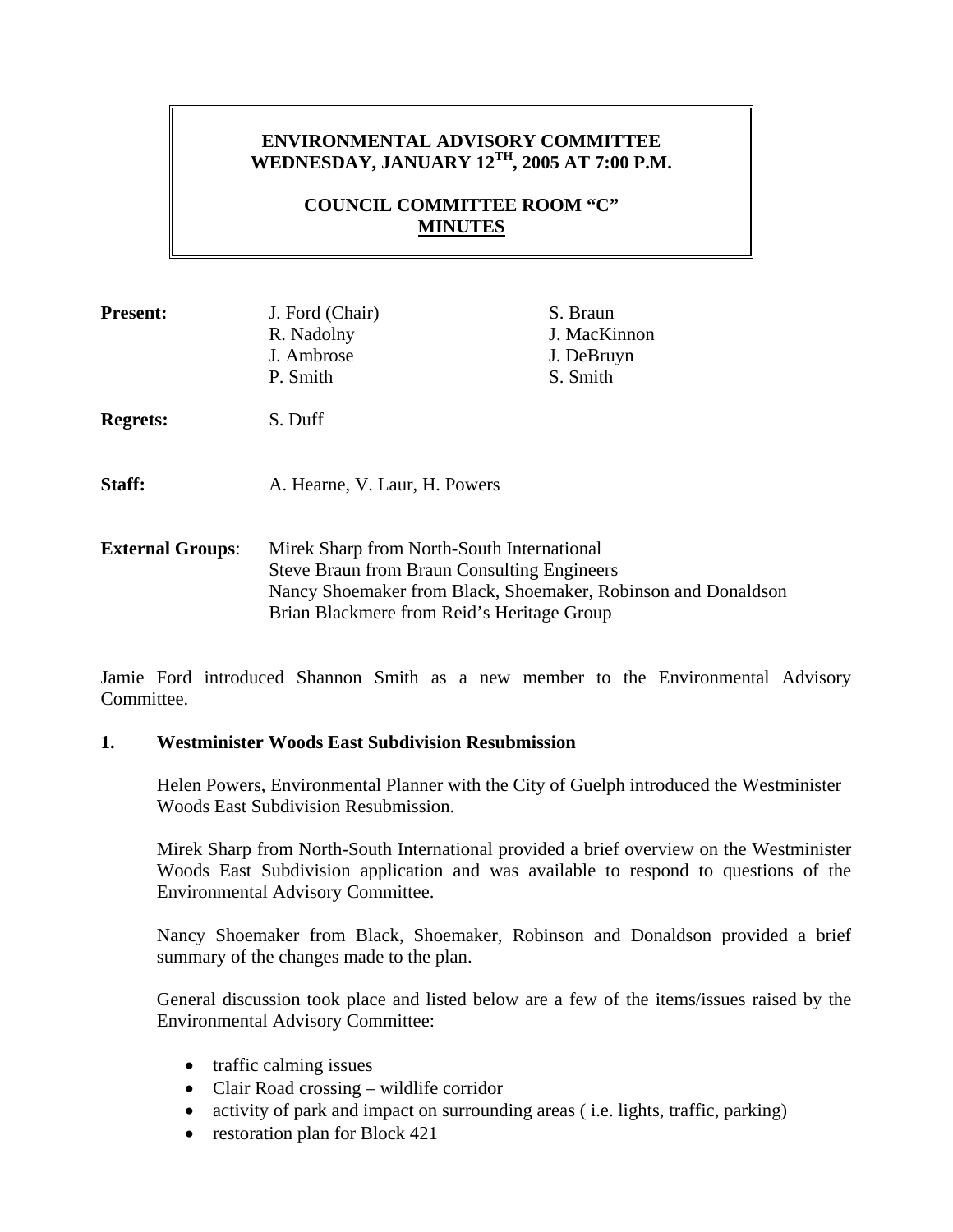Moved by J. Ambrose and seconded by R. Nadolny

"THAT the Environmental Advisory Committee accepts the revised Plan of Subdivision dated December 2, 2004."

> **Motion Carried -Unanimous-**

Moved by J. Ambrose and seconded by J. DeBruyn

"A Motion to the City of Guelph that during the final design of Clair Road have regard to the wildlife corridor at the western end of the Westminister East Subdivision."

> **Motion Carried -Unanimous-**

Moved by S. Smith and seconded by J. Ambrose

"That the City of Guelph consider developing a restoration plan for Block 421 in the Westminister Woods East Subdivision."

> **Motion Carried -Unanimous-**

#### **2. Development Approvals and Review Process - EAC**

Helen Powers provided a brief outline and overview on the Development Approvals and Review Process (DARP). Please review and forward any ideas to Helen that would help with the creation of the work plan.

#### **3. Approval of Minutes from December 08, 2004**

Moved by R. Nadolny and seconded by J. MacKinnon –

"To accept the minutes as printed."

**Motion Carried -Unanimous-**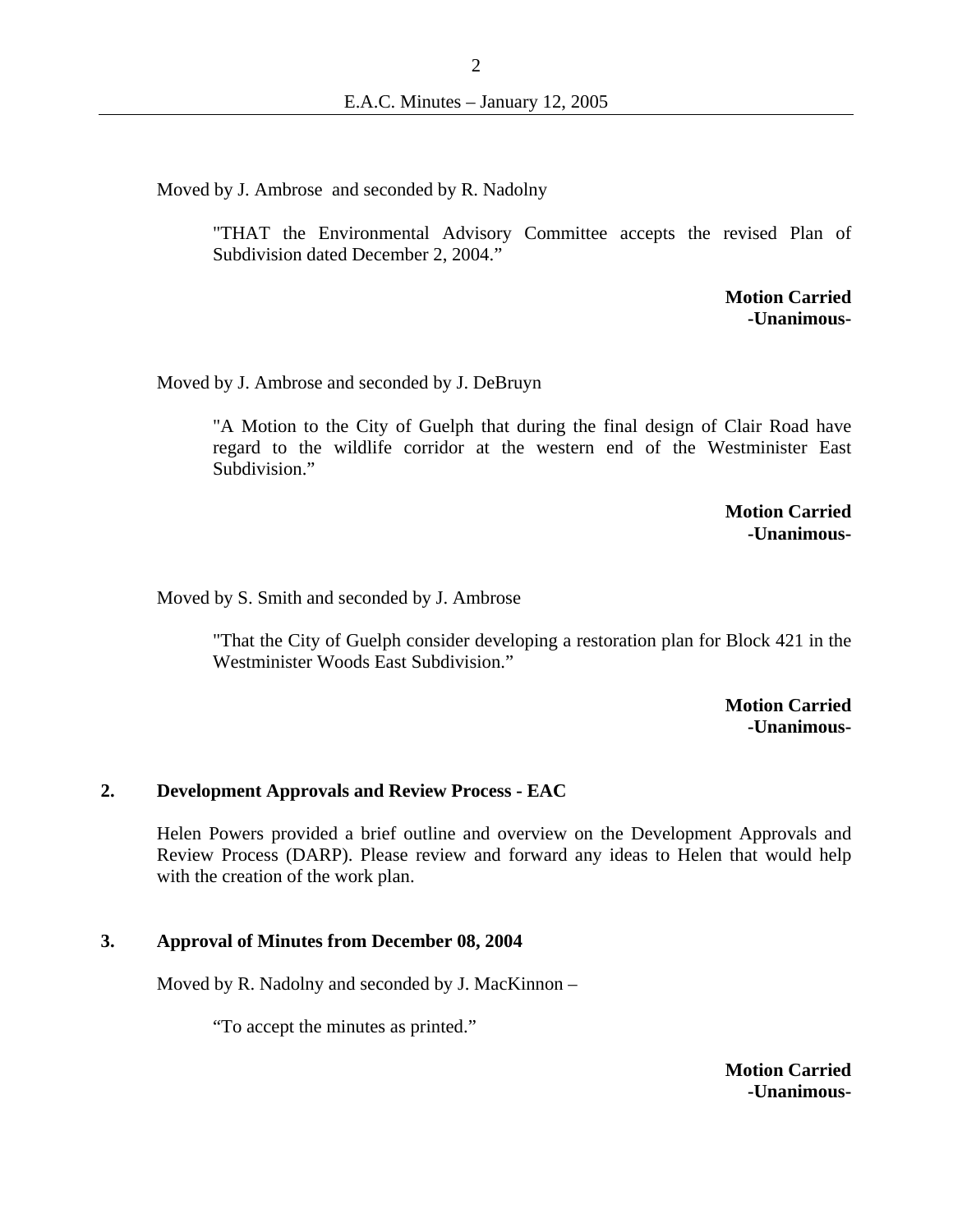#### **4. Other Business**

Specifications for planting in or near natural areas -

J. Ambrose recommended the development of a standard statement regarding appropriate sourcing of native planting stock for inclusion in any planning plan. This item will be discussed at the next meeting.

### **5. Next meeting**

Next meeting will be February 09, 2005.

The meeting was adjourned at 8:40 p.m.

**CHAIRMAN**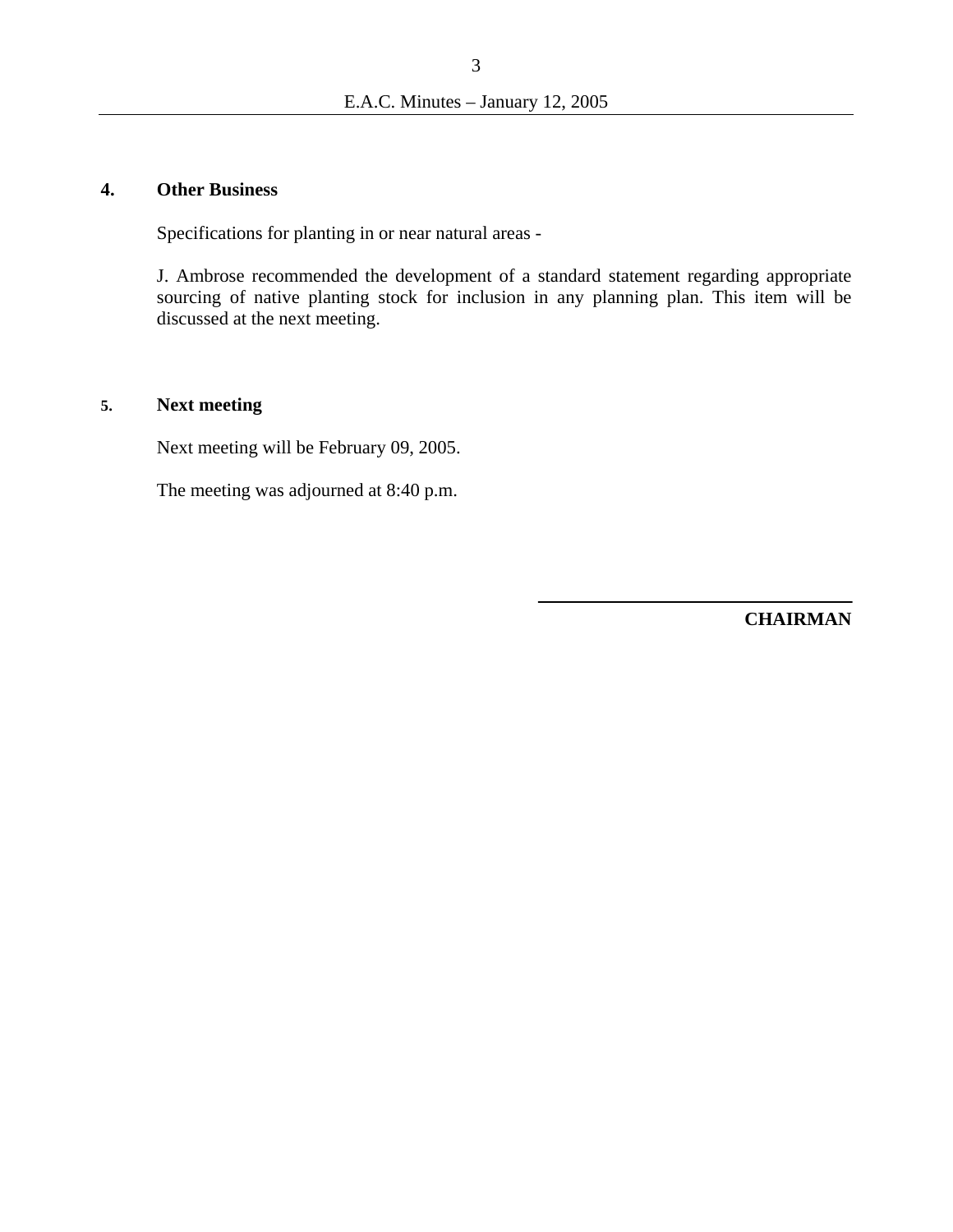# **A G E N D A**

### **WEDNESDAY February 09, 2005 7:00 P.M.**

### **COUNCIL CHAMBERS**

- 1. Pergola Subdivision –
- 2. Linke Subdivision Follow-Up
- 3. Development Application Review Process (DARP) Initiative Scott Hannah to provide brief presentation followed by Q and A session
- 4. Victoria Road Widening Environmental Assessment
- 5. Approval of Minutes January 12, 2005 Meeting

Other Business

Planting Specification Discussion

Next Meeting – March 09, 2005

Upcoming Items:

#### **Items sent to Committee:**

Pergola Subdivision Resubmission Linke Subdivision

**Vaille Laur Committee Co-ordinator**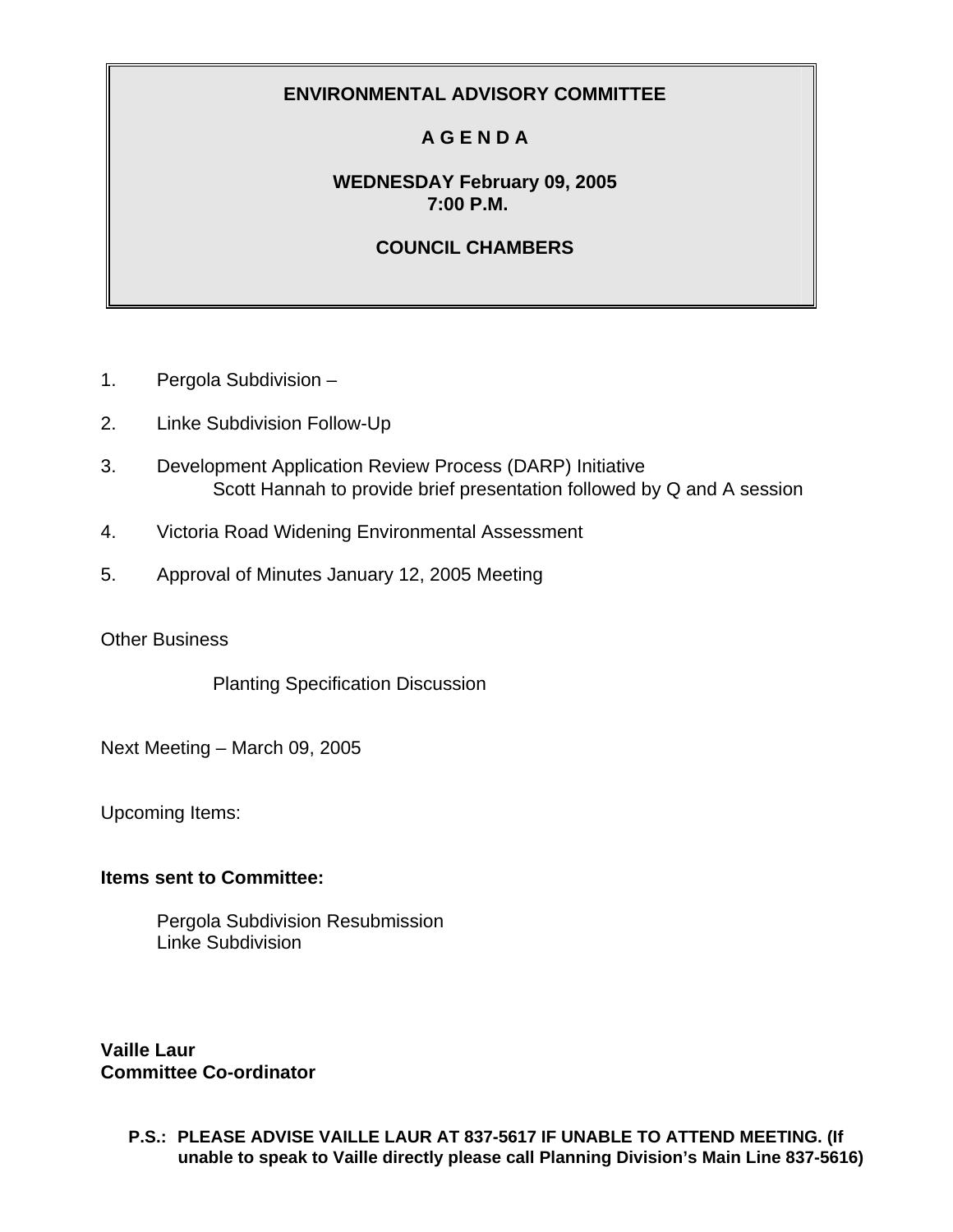### **ENVIRONMENTAL ADVISORY COMMITTEE WEDNESDAY, FEBRUARY 09TH, 2005 AT 7:00 P.M.**

### **COUNCIL CHAMBERS MINUTES**

| <b>Present:</b>         | J. Ford (Chair)<br>R. Nadolny<br>J. Ambrose<br>P. Smith                                                                                                                                                            | S. Braun<br>J. MacKinnon<br>S. Smith |
|-------------------------|--------------------------------------------------------------------------------------------------------------------------------------------------------------------------------------------------------------------|--------------------------------------|
| <b>Regrets:</b>         | S. Duff, J. DeBruyn                                                                                                                                                                                                |                                      |
| Staff:                  | S. Hannah, V. Laur, H. Powers                                                                                                                                                                                      |                                      |
| <b>External Groups:</b> | Nancy Shoemaker from Black, Shoemaker, Robinson and Donaldson<br><b>Stephen Braun from Braun Consulting Engineers</b><br>Barb Dowsley from Stantec Consulting Ltd.<br>Scott Robertson from Stantec Consulting Ltd. |                                      |

S. Braun declared a conflict of interest on the Pergola Subdivision agenda item.

#### **1. Pergola Subdivision**

Helen Powers, Environmental Planner with the City of Guelph introduced the Pergola Subdivision.

Barb Dowsley from Stantec Consulting Ltd. provided a brief overview on the Pergola Subdivision submission and was available to respond to questions of the Environmental Advisory Committee.

General discussion took place and listed below are a few of the items raised by the Environmental Advisory Committee:

- provision for second outlet for SWM pond in Block 12
- EIR to look at detailed planting
- restoration plan for Block 421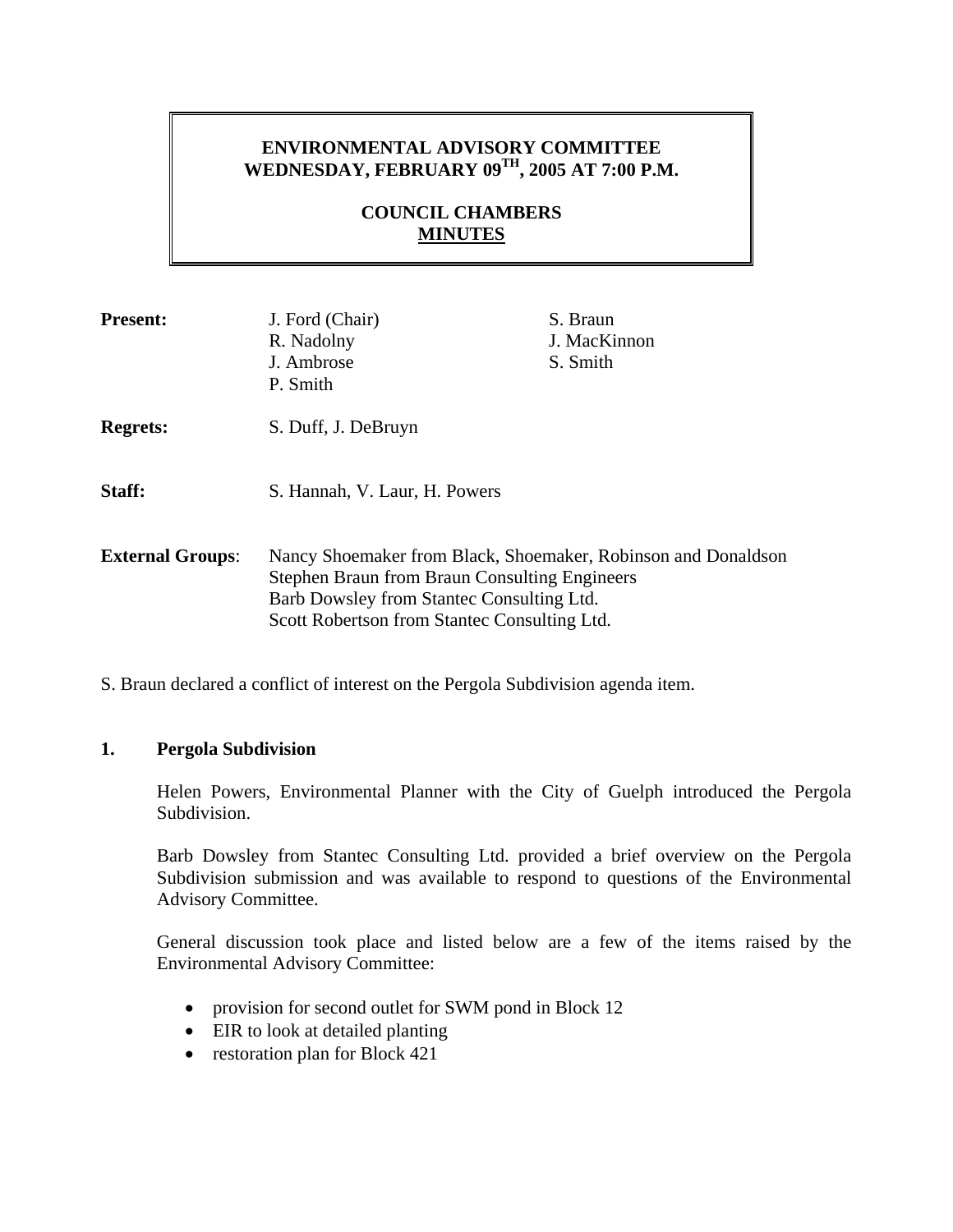The public were invited to speak -

- Charles Cecile from the Guelph Field Naturalists, voiced concern on the following items:
	- o that the linkages and buffers are not adequately addressed
	- o concern that the Hanlon Creek Watershed Plan is being ignored on this and other applications
	- o concern about whether the wetland is ground fed or not

Moved by J. Ambrose and seconded by P. Smith

"THAT the Environmental Advisory Committee accept the revised plan of subdivision, dated August 17, 2004, subject to the issues outlined below to be resolved within the Environmental Implementation Report:

- That traffic calming measures be designed for the intersection of Street 1 and the linkage corridor such as signage and textural pavement.
- That a detailed planting plan is submitted for the full length of the linkage corridor with the EIR.
- Provision for a second outlet of SWM in Block 12 to the wetland as a contingency."

**Motion Carried -Unanimous-**

#### **2. Linke Subdivision Follow-Up**

Helen Powers, Environmental Planner with the City of Guelph introduced the Linke Subdivision.

Scott Robertson from Stantec Consulting Ltd. provided a brief overview on the Linke Subdivision submission and was available to respond to questions of the Environmental Advisory Committee.

Moved by R. Nadolny and seconded by S. Smith

"THAT the Environmental Advisory Committee accept the draft plan of subdivision, dated March 11, 2004" provided that the comments below are addressed:

 The detailed design of the Stormwater management facilities will be reviewed to ensure appropriate planting is provided.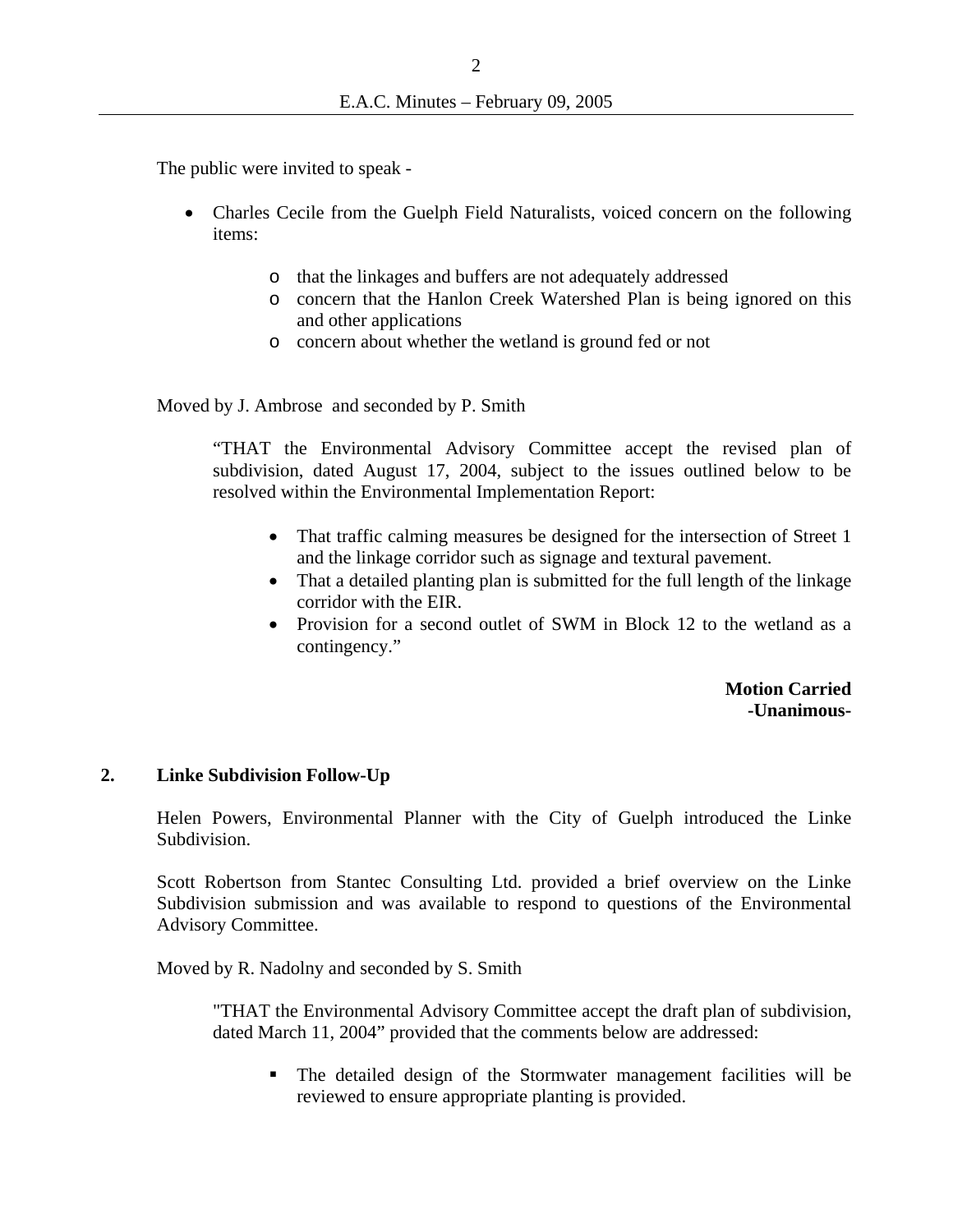A Tree Conservation Plan is required to identify trees within the existing hedgerows which may be suitable for retention. This plan should be developed in conjunction with the preliminary grading and servicing plans and submitted together. Proposed grading and services should accommodate trees identified for preservation. No construction activity will be allowed on site before approval of the Tree Conservation Plan."

> **Motion Carried -Unanimous-**

#### **3. Development Application Review Process (DARP) Initiative -**

Scott Hannah, Manager of Development Planning with the City of Guelph, gave a brief presentation and overview on the Development Approvals and Review Process (DARP) initiative. Please review and forward any ideas to Helen that would help with the creation of the work plan. This item will be discussed in further detail at a future meeting.

#### **4. Victoria Road Widening Environmental Assessment -**

J. Ford advised Committee members that he noticed the Victoria Road Widening Environmental Assessment in the newspaper and inquired as to how to get in on the process for public comment. It was discussed that the document was already prepared and available at the Library for review. There was general discussion as to how to incorporate environmental concerns during the Environmental Assessment process. Helen Powers mentioned that she is pursuing involvement in the Engineering Department's process to address environmental planning concerns.

#### **5. Approval of Minutes from December 08, 2004**

Moved by S. Smith and seconded by J. MacKinnon –

"To accept the minutes with the following correction to the list of **"External Groups"**- Delete "Steve Braun from Braun Consulting Engineers and replace with Steve Brown from Stantec Consulting Ltd."

> **Motion Carried -Unanimous-**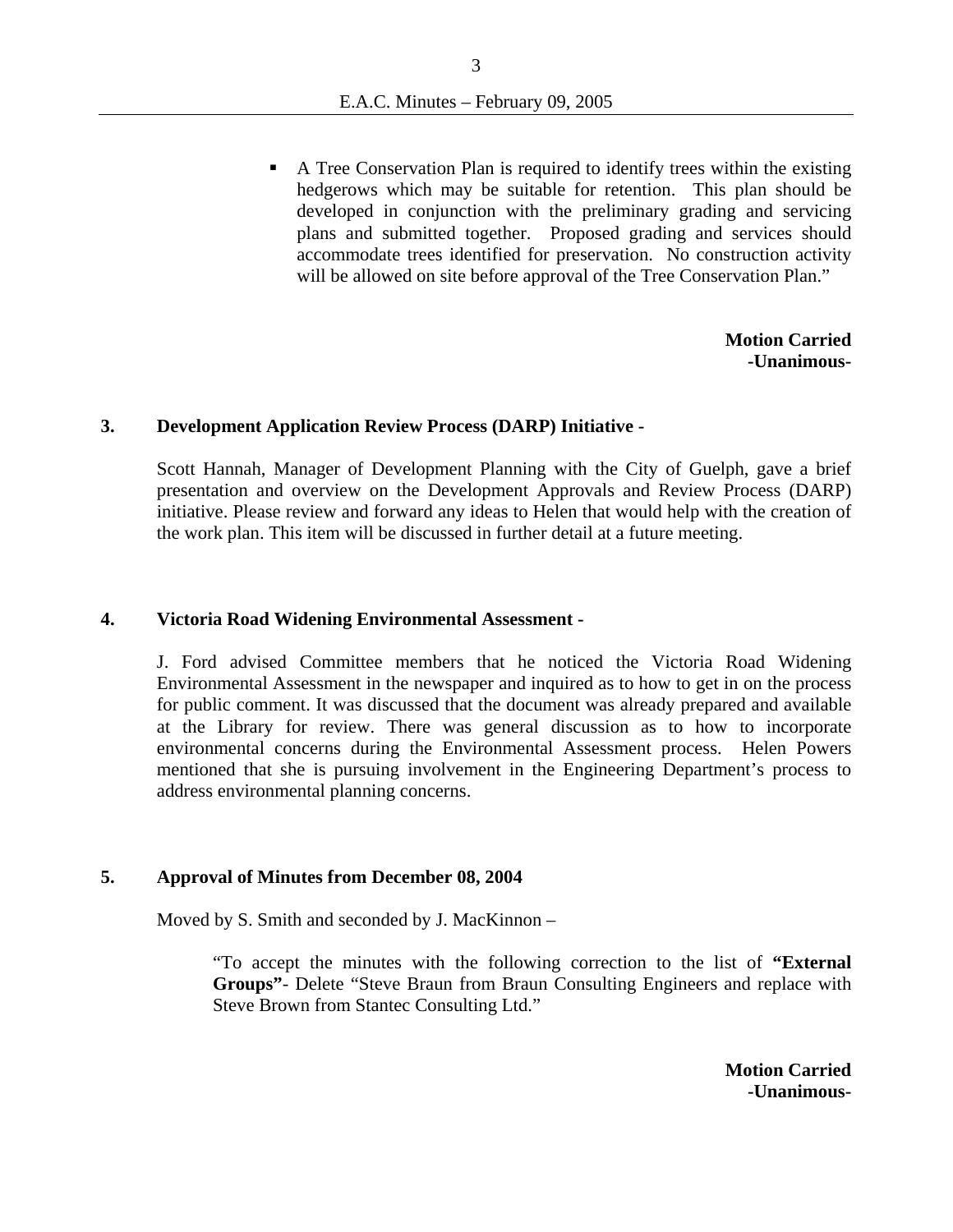#### **6. Other Business**

#### • **New Motion –**

Moved by S. Smith and seconded by J. Ambrose –

"That the Environmental Advisory Committee recommends to the City that a detailed study on the Halls Pond Wetland complex and surrounding moraine be undertaken prior to consideration of development in this area. The Environmental Advisory Committee feels that this is important as this area is coming under development pressure and is not covered by a current study such as the Hanlon Creek Watershed Study."

> **Motion Carried -Unanimous-**

#### • **Specifications for planting in or near natural areas -**

H. Powers distributed a handout (was also sent electronically prior to the meeting) outlining staffs issues and concerns in regards to specifications for planting in or near natural areas. To be received and reviewed by Committee members.

#### **7. Next meeting**

Next meeting will be March 09, 2005.

The meeting was adjourned at 9:55 p.m.

**CHAIRMAN**

4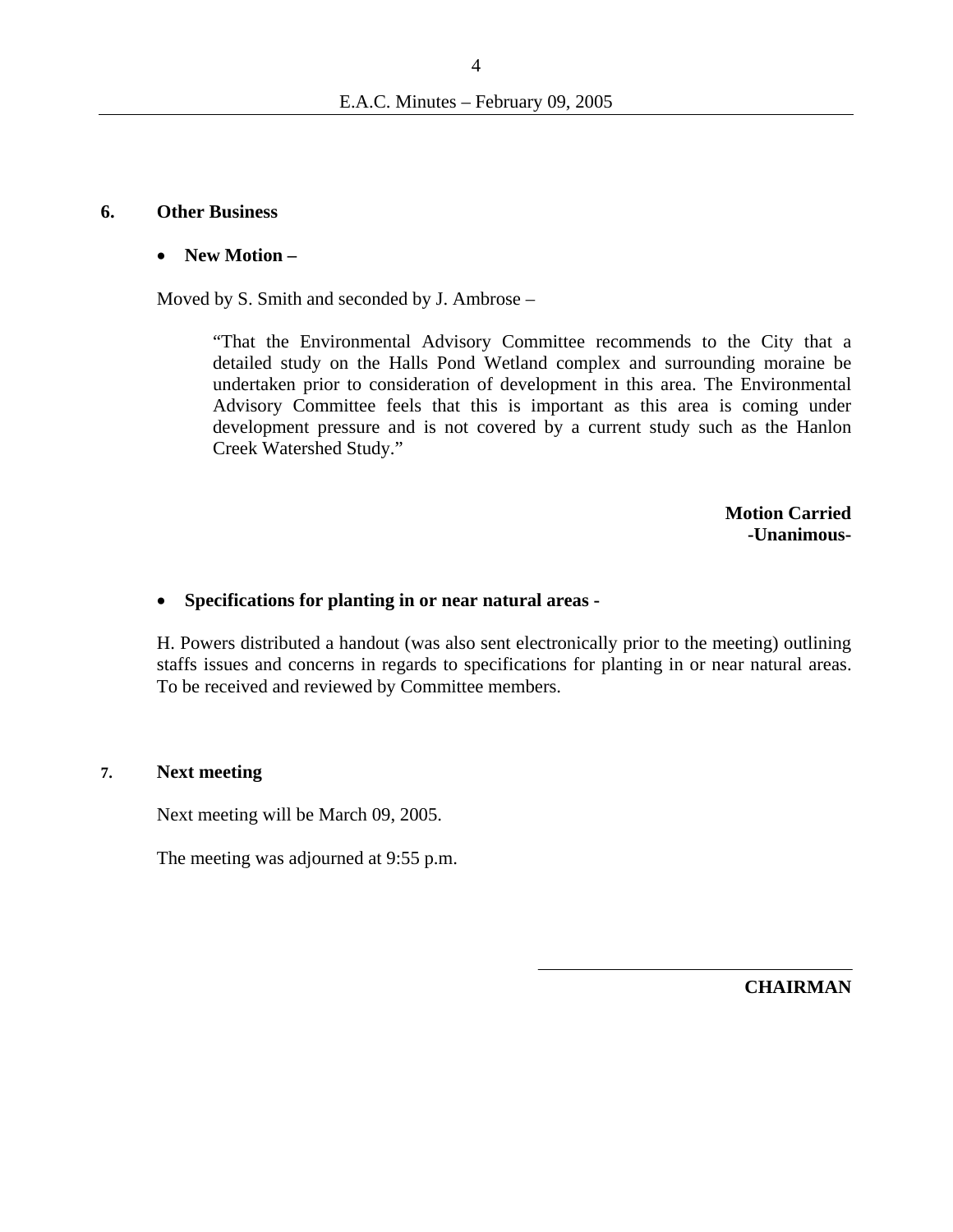# **A G E N D A**

### **WEDNESDAY May 11, 2005 7:00 P.M.**

# **COUNCIL CHAMBERS**

- 1. Better Beef Application (ZC0112)
- 2. Approval of Minutes January 12, 2005 Meeting

Other Business

Next Meeting – June 08, 2005

Upcoming Items:

- Victoria West Golf Course Proposal (23T-05501)
- Grangehill Phase 4 EIR (23T-03504/SR0501)

### **Items sent to Committee:**

• Better Beef

**Vaille Laur Committee Co-ordinator**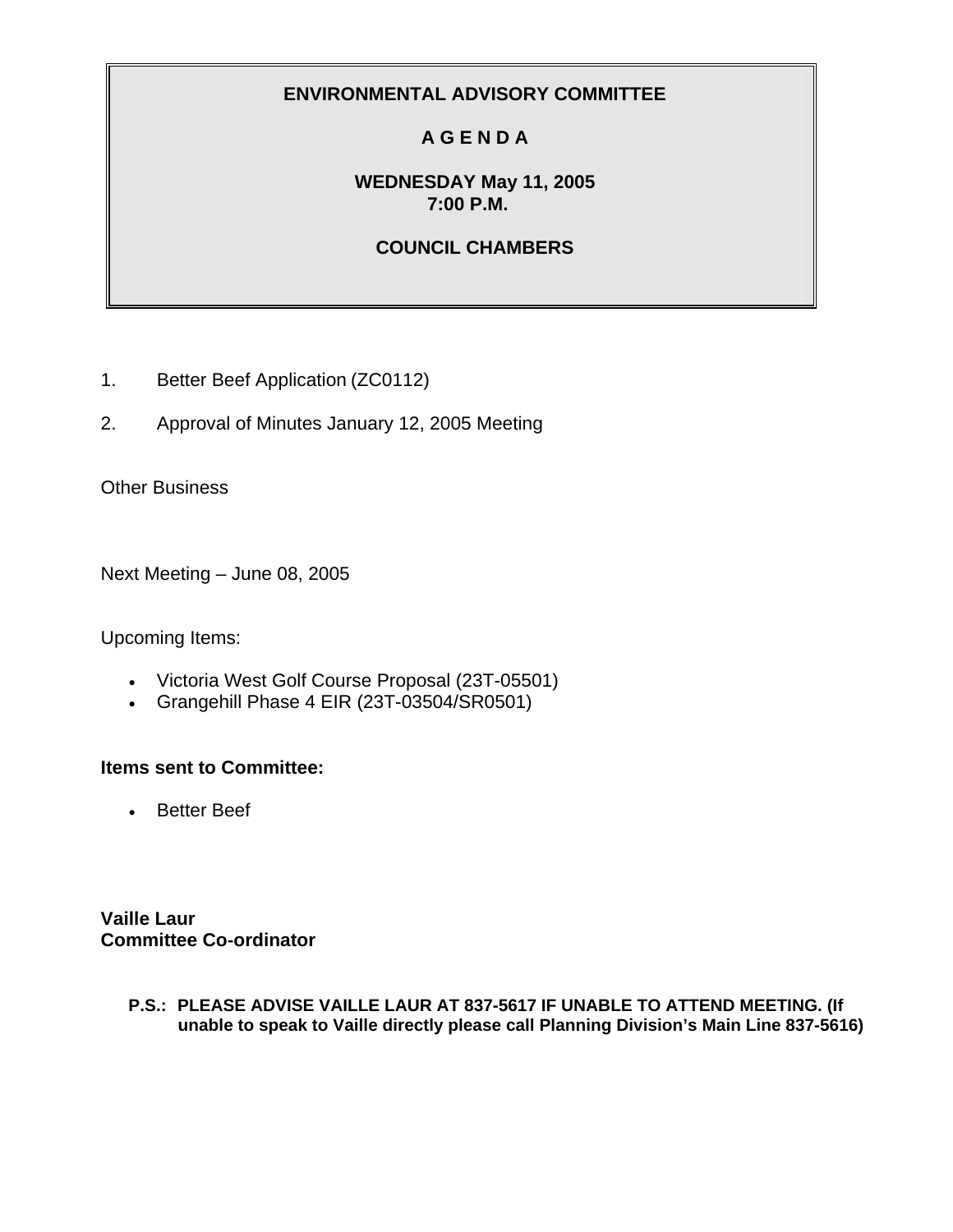# **ENVIRONMENTAL ADVISORY COMMITTEE WEDNESDAY, MAY 11TH, 2005 AT 7:00 P.M.**

### **COUNCIL CHAMBERS MINUTES**

| <b>Present:</b>         | J. Ford (Chair)<br>R. Nadolny<br>J. Ambrose                                              | J. DeBruyn<br>J. MacKinnon<br>S. Smith |
|-------------------------|------------------------------------------------------------------------------------------|----------------------------------------|
| <b>Regrets:</b>         | S. Braun, P. Smith                                                                       |                                        |
| Staff:                  | M. Castellan, V. Laur,                                                                   |                                        |
| <b>External Groups:</b> | Chris Sims from Gamsby and Mannerow Limited<br>Barb Dowsley from Stantec Consulting Ltd. |                                        |

#### **1. Better Beef Application**

Melissa Castellan, Development Planner with the City of Guelph introduced the Better Beef application.

Barb Dowsley from Stantec Consulting Ltd. provided a brief overview on the Better Beef application and was available to respond to questions of the Environmental Advisory Committee.

General discussion took place and the following concerns were raised by the Environmental Advisory Committee:

- archeology to be considered during excavation and grading
- recommend the hydro corridor be placed over the parking area
- the Environmental Advisory Committee review the site plan prior to City approval in lieu of the EIR
- why did the Sewage Treatment Plant (STP) go ahead before the EIS was considered?

Moved by J. DeBruyn and seconded by R. Nadolny

"THAT the Environmental Advisory Committee support the Environmental Impact Study as submitted with the following conditions:

- the Environmental Advisory Committee review the site plan prior to City approval in lieu of the Environmental Implementation Report.
- recommend the hydro corridor go over the parking area as opposed to the natural area and any parts that go over the natural area be suitably restored with native plantings.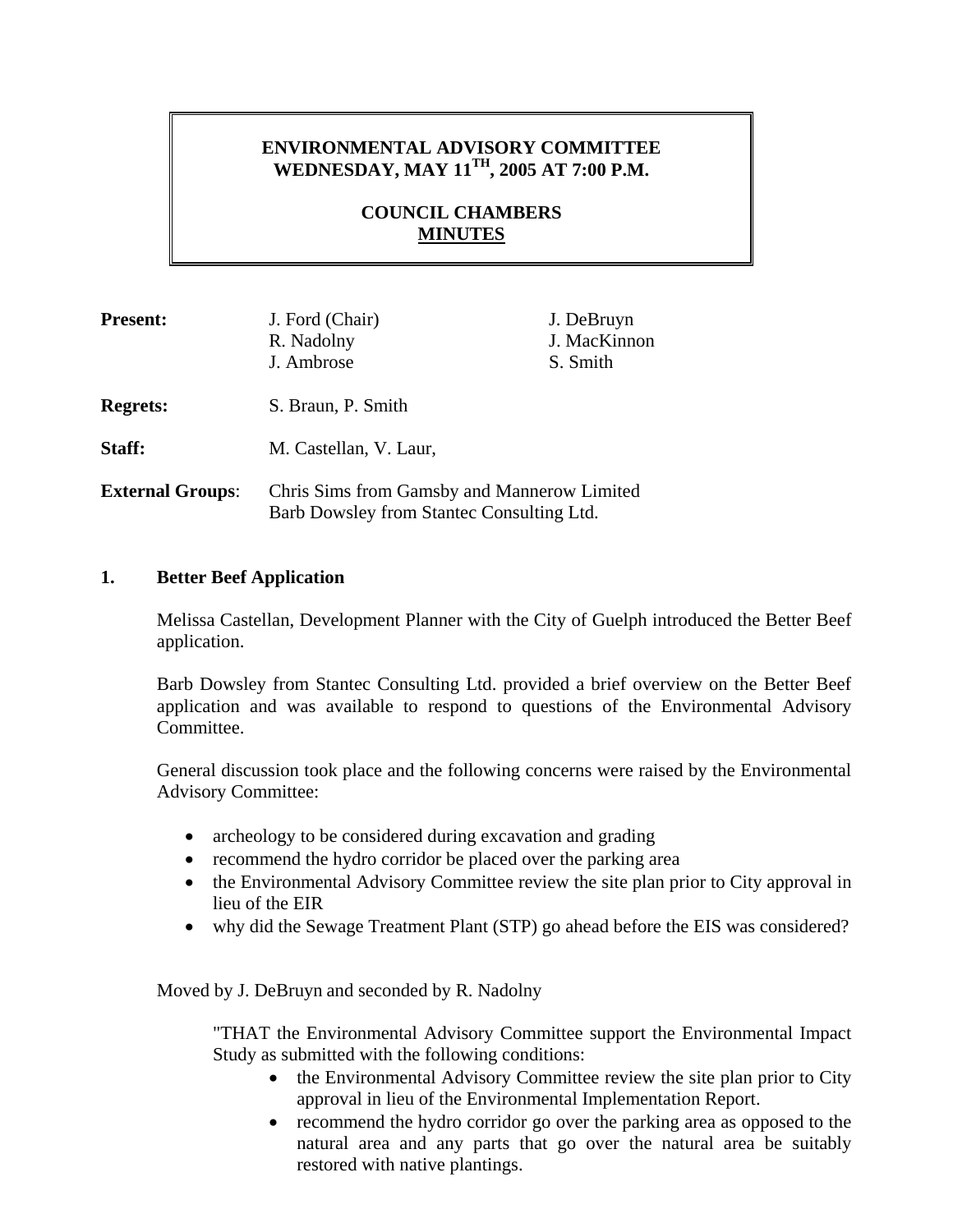- archeology be considered during excavation and grading and the Ministry of Culture be advised of any findings.
- the Environmental Advisory Committee recommends the existing golf area on City lands be restored to a natural state."
- the Environmental Advisory Committee requests City Staff respond as to why the Sewage Treatment Plant was permitted and constructed within the 30 metre corridor of the Eramosa River without an EIS.

**Motion Carried -Unanimous-**

### **2. Approval of Minutes from February 09, 2005**

Moved by S. Smith and seconded by R. Nadolny –

"To accept the minutes as printed."

**Motion Carried -Unanimous-**

#### **3. Other Business**

• Jamie Ford will distribute the notes of the April 13, 2005 meeting to EAC members

#### **4. Next meeting**

Next meeting will be June 08, 2005.

The meeting was adjourned at 9:00 p.m.

**CHAIRMAN**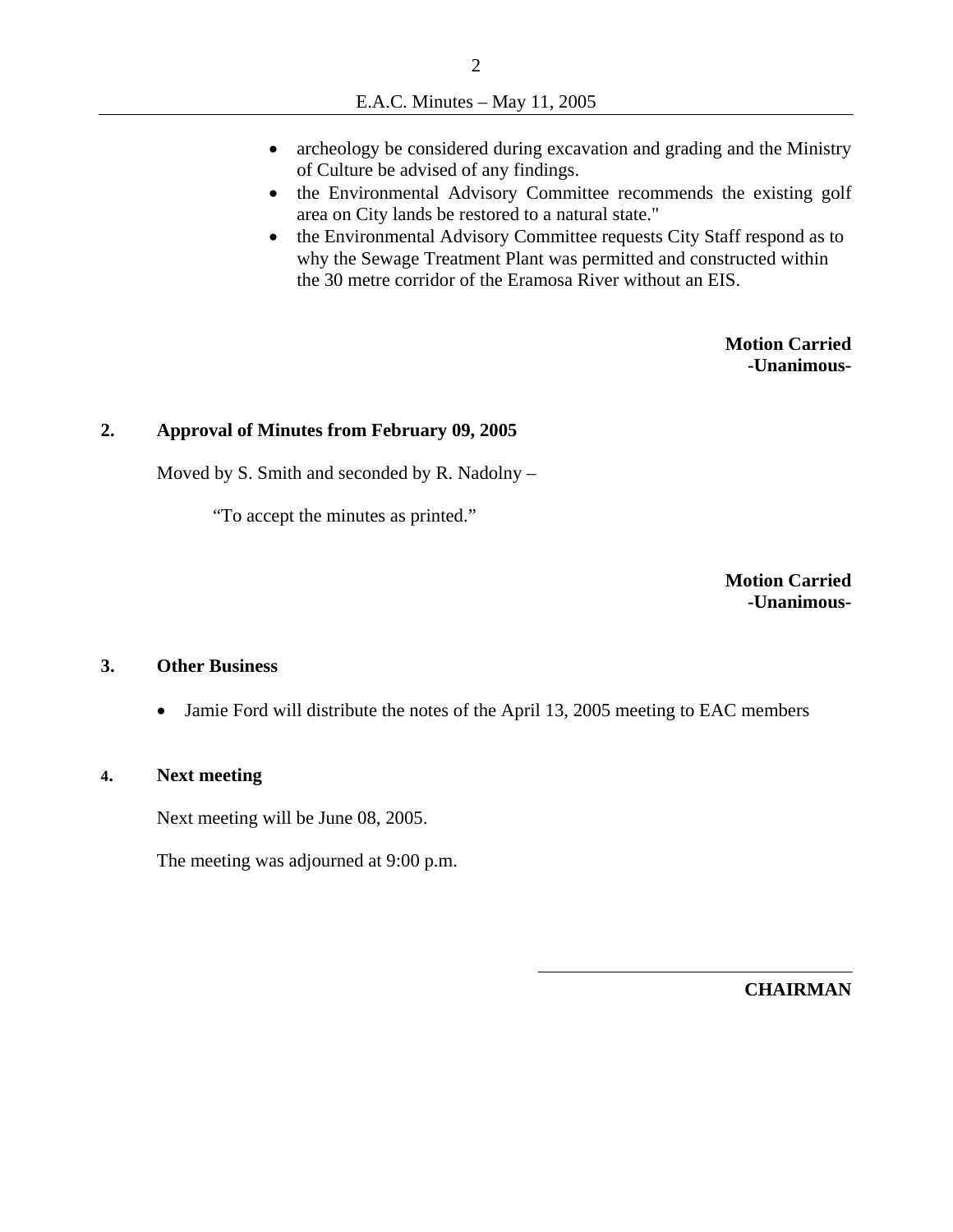# **A G E N D A**

### **WEDNESDAY June 8, 2005 7:00 P.M.**

### **COUNCIL CHAMBERS**

- 1. Grangehill Phase 4 Environmental Implementation Report (23T-03504/SR0501)
- 2. Terms of Reference for the LaFarge Environmental Impact Study (UP0008)
- 3. Approval of Minutes May 11, 2005 Meeting

**Other Business** 

Next Meeting – July 13, 2005

Upcoming Items:

• Victoria West Golf Course Proposal (23T-05501)

### **Items sent to Committee:**

• All the above

**Vaille Laur Committee Co-ordinator**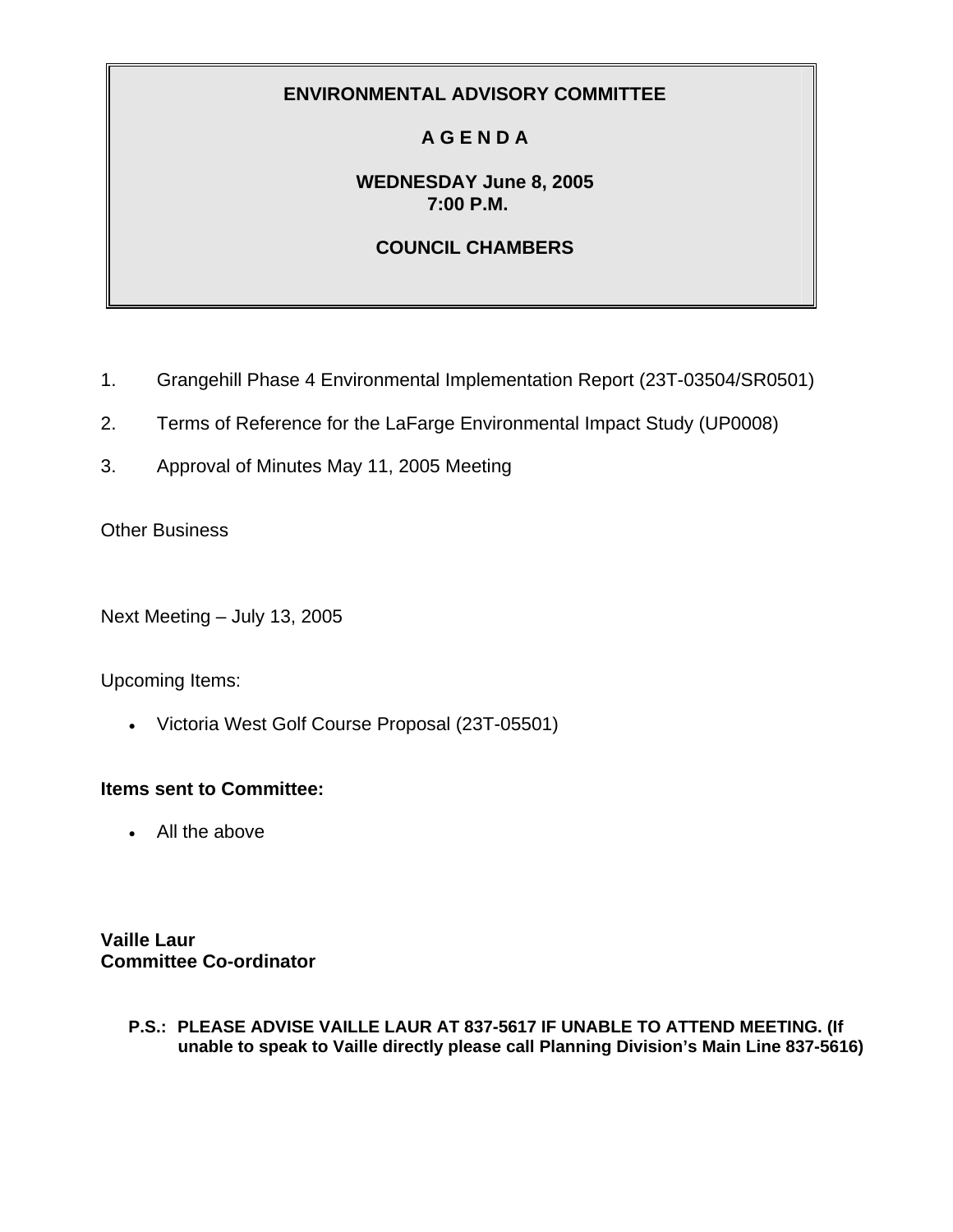### **ENVIRONMENTAL ADVISORY COMMITTEE WEDNESDAY, JUNE 08TH, 2005 AT 7:00 P.M.**

### **COUNCIL CHAMBERS MINUTES**

| <b>Present:</b>         | J. Ford (Chair)<br>R. Nadolny<br>J. Ambrose<br>P. Smith                                                                                                                                                 | S. Braun<br>J. MacKinnon<br>S. Smith |
|-------------------------|---------------------------------------------------------------------------------------------------------------------------------------------------------------------------------------------------------|--------------------------------------|
| <b>Regrets:</b>         | J. DeBruyn                                                                                                                                                                                              |                                      |
| Staff:                  | C. De Vriendt, V. Laur,                                                                                                                                                                                 |                                      |
| <b>External Groups:</b> | Nancy Shoemaker from Black, Shoemaker, Robinson and Donaldson<br>Sarah Mengay from North-South Environmental Inc.<br>Ken Ursic from Dougan & Associates<br>Kate McNaughton from Stantec Consulting Ltd. |                                      |

#### **1. Grangehill Phase 4 Environmental Implementation Report (23T-03504/SR0501)**

Chris DeVriendt, Senior Development Planner with the City of Guelph introduced the Grangehill Phase 4 Environmental Implementation Report.

Ken Ursic from Dougan & Associates provided a brief overview on the Grangehill Phase 4 Environmental Implementation Report and was available to respond to questions of the Environmental Advisory Committee.

General discussion took place and the following concerns were raised by the Environmental Advisory Committee:

- suggest using a natural channel for the north-south waterway in the east side
- use locally native species.
- what is going to be done with the natural environment monitoring? Lacking description of how the data will be treated
- signage issues  $-$  add a map

– copy of by-law

- what level of maintenance of the stormwater and naturalized areas can be expected?
- monitoring plan add contingency monitoring in EIR and strategies
- erosion and sediment concerns
- consider using page wire fences rather than living fences for areas where backyards are close to the naturalized zones.
- for all plantings in or near the naturalized zones use native species of local genetic stock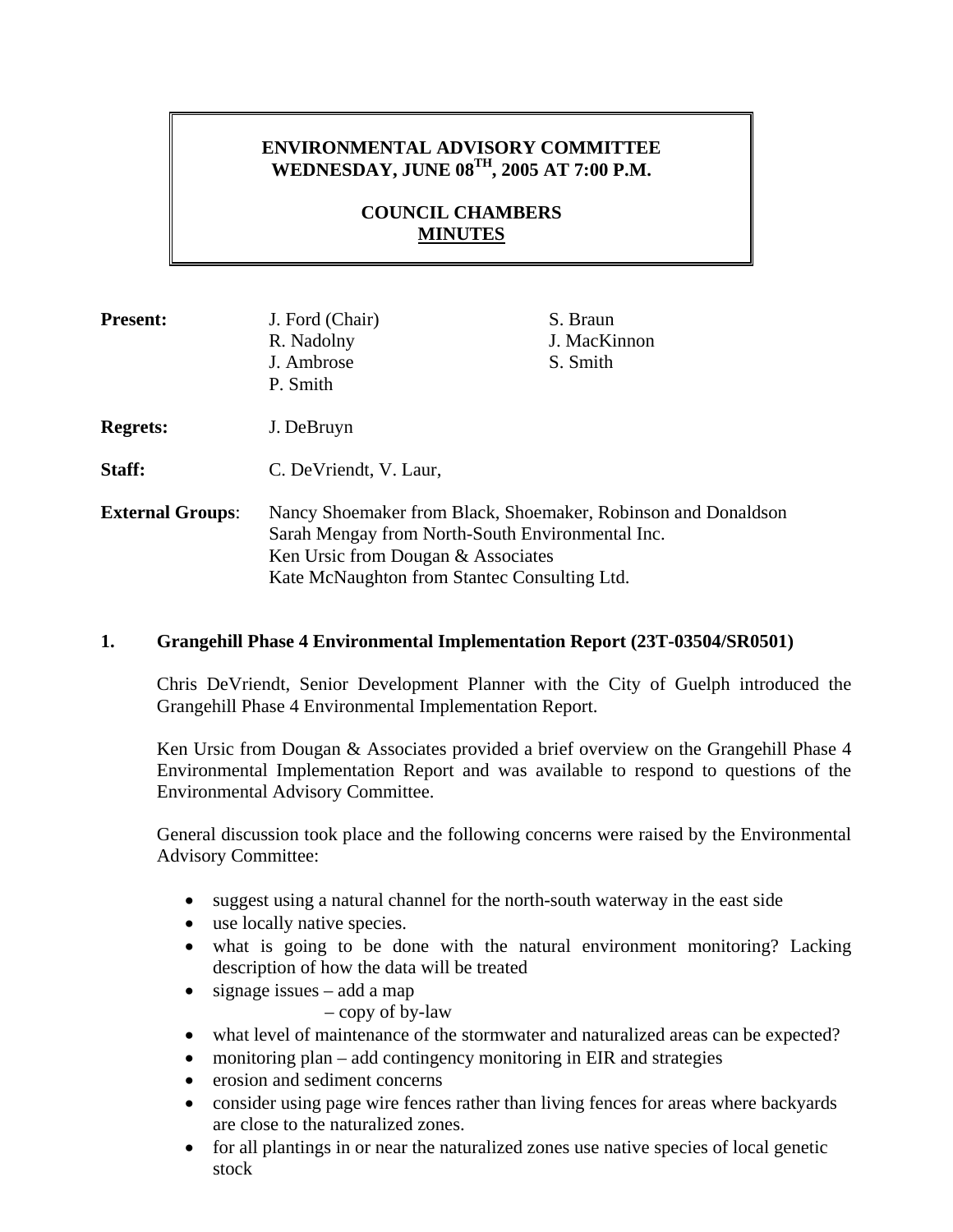### **2. Terms of Reference for the LaFarge Environmental Impact Study (UP0008)**

Chris DeVriendt, Senior Development Planner with the City of Guelph introduced the Terms of Reference for the LaFarge Environmental Impact Study.

Sarah Mengay from North-South Environmental Inc. provided a brief overview on the Terms of Reference for the LaFarge Environmental Impact Study.

General discussion took place and the following concerns were raised by the Environmental Advisory Committee:

- recommendation for stream corridor enhancement be considered
- find out if there are groundwater contributories and downstream effects

Moved by J. Ambrose and seconded by R. Nadolny

"THAT the Environmental Advisory Committee support the Terms of Reference for the Environmental Impact Study with the following recommendations:

- that there be recommendations for enhancement of the stream corridor.
- downstream effects of the development be considered.
- groundwater contributions to the stream be determined."

**Motion Carried -Unanimous-**

#### **2. Approval of Minutes from May 11, 2005**

Moved by J. MacKinnon and seconded by S. Smith –

"To accept the minutes as printed."

**Motion Carried -Unanimous-**

#### **3. Other Business**

• A site visit to the LaFarge property is scheduled for Wednesday, June 22, 2005 at 7:00 p.m. Everyone is to meet on site.

### **4. Next meeting**

Next meeting will be July 13, 2005.

The meeting was adjourned at 8:55 p.m.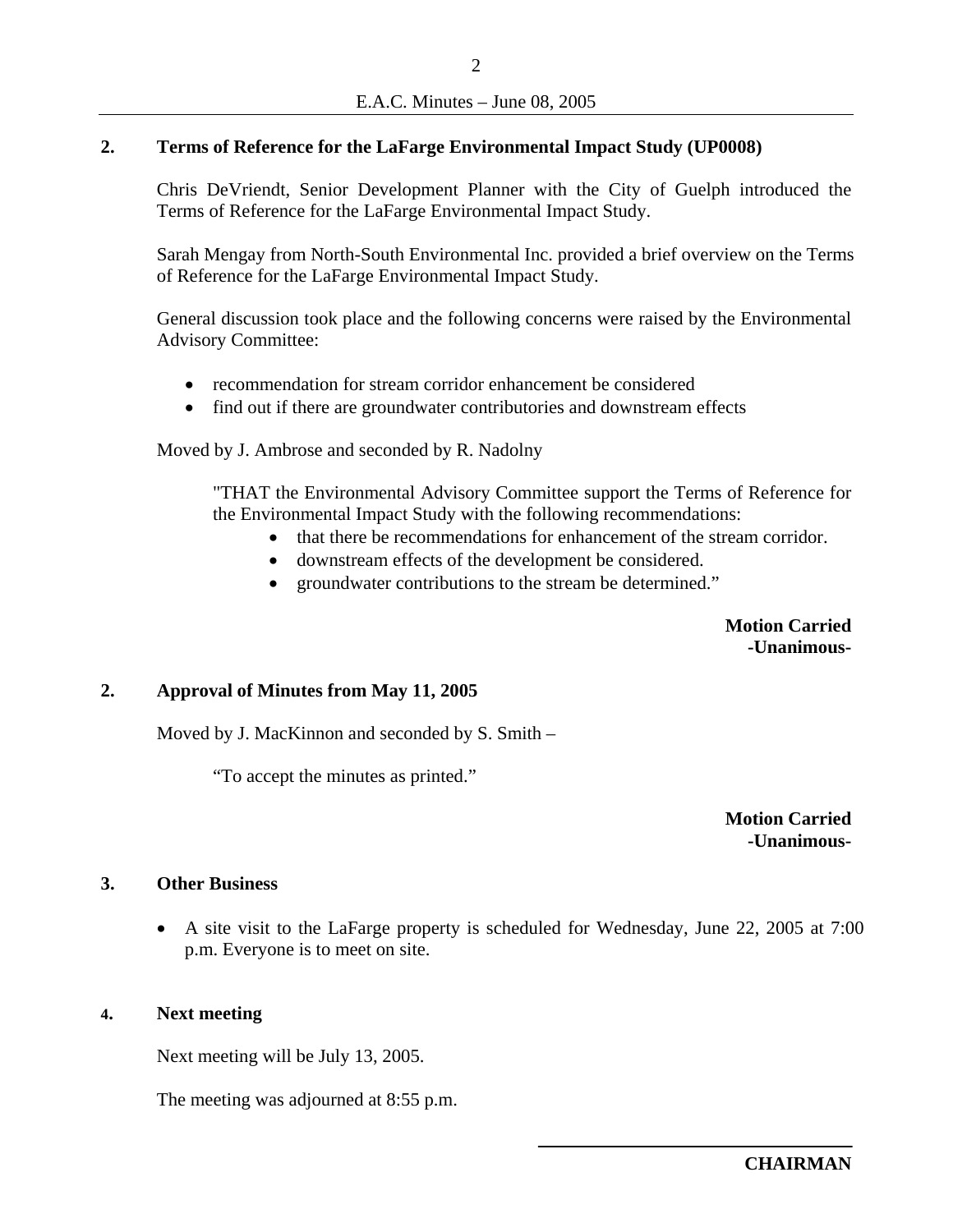# **A G E N D A**

### **WEDNESDAY July 13, 2005 7:00 P.M.**

# **COUNCIL CHAMBERS**

- 1. Conservation Estates Subdivision Resubmission (23T-03506/ZC0318)
- 2. Victoria Park Village Condominium and Associated Draft Plan of Subdivision 1159 Victoria Road South
	- Victoria Park Village Condominium (OP0502/23CDM-05506/ZC0505)
	- Associated Draft Plan of Subdivision (OP0503/23T-05501/ZC0506)
- 3. Approval of Minutes June 08, 2005 Meeting
- Other Business

Next Meeting – August 10, 2005

Upcoming Items:

### **Items sent to Committee:**

• All the above

**Vaille Laur Committee Co-ordinator**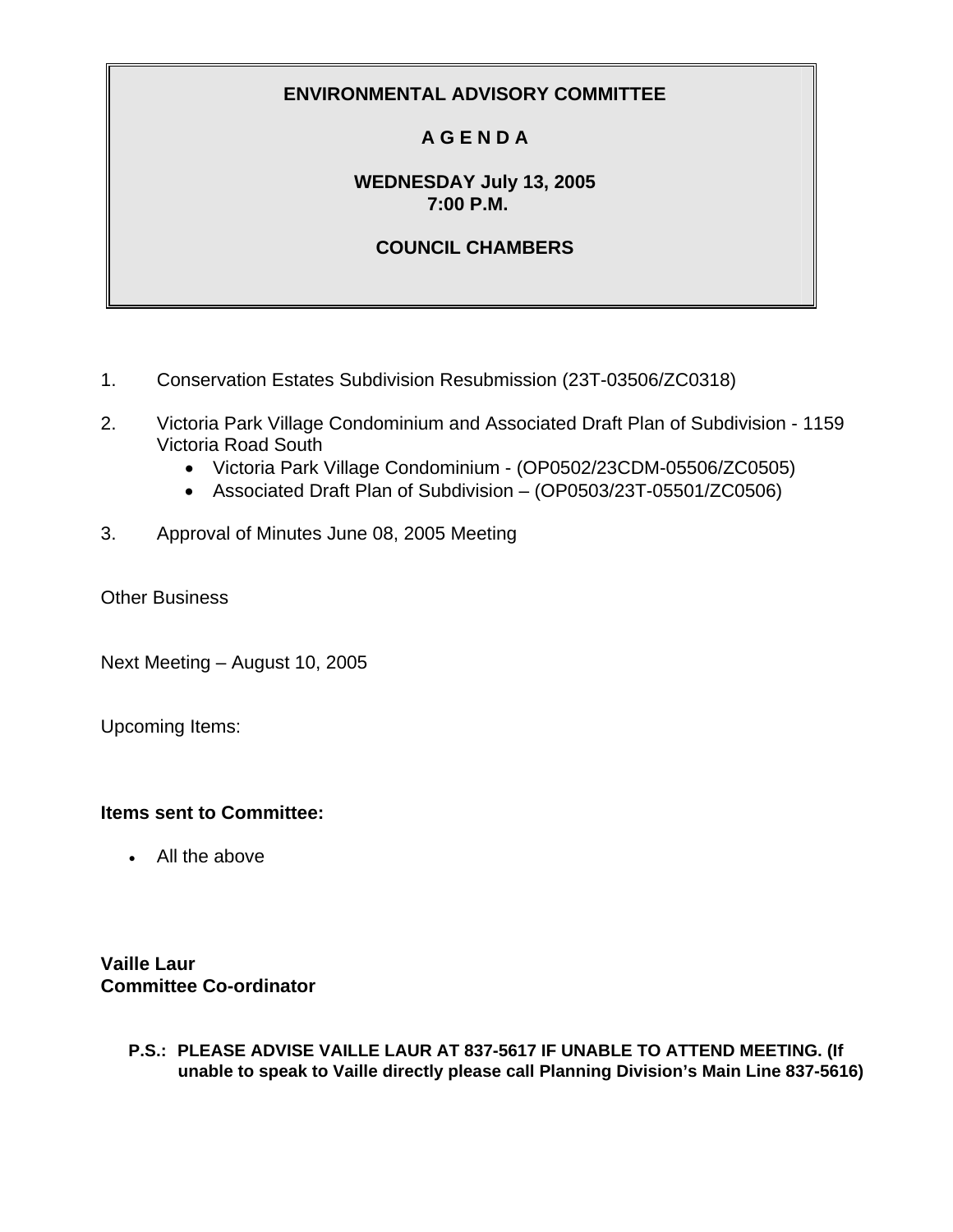## **ENVIRONMENTAL ADVISORY COMMITTEE WEDNESDAY, JULY 13TH, 2005 AT 7:00 P.M.**

### **COUNCIL CHAMBERS MINUTES**

| <b>Present:</b>         | J. Ford (Chair)<br>J. MacKinnon<br>J. Ambrose                                                                                                                                                                                                                                                     | S. Braun<br>P. Smith<br>S. Smith (late) |
|-------------------------|---------------------------------------------------------------------------------------------------------------------------------------------------------------------------------------------------------------------------------------------------------------------------------------------------|-----------------------------------------|
| <b>Regrets:</b>         | J. DeBruyn, R. Nadolny                                                                                                                                                                                                                                                                            |                                         |
| Staff:                  | A. Hearne, V. Laur, S. Hannah, C. Musselman                                                                                                                                                                                                                                                       |                                         |
| <b>External Groups:</b> | Nancy Shoemaker from Black, Shoemaker, Robinson and Donaldson<br>Asrid Clos from Astrid J. Clos Planning Consultants<br>Brad Bricker from LGL<br>Barb Dowsley from Stantec Consulting Ltd.<br>Chris Sims from Gamsby and Mannerow Limited<br><b>Stephen Braun from Braun Consulting Engineers</b> |                                         |

S. Hannah introduced Carrie Musselman who is the new Environmental Planner for the City of Guelph

#### **1. Conservation Estates Subdivision Resubmission (23T-03506/ZC0318)**

A. Hearne, Senior Development Planner with the City of Guelph introduced the Conservation Estates Subdivision Resubmission application.

Asrid Clos from Astrid J. Clos Planning Consultants provided a brief overview on the Conservation Estates Subdivision Environmental Impact Study and was available to respond to questions of the Environmental Advisory Committee.

General discussion took place and various questions from the Environmental Advisory Committee were addressed.

Moved by S. Braun and seconded by J. Ambrose

"THAT the Environmental Advisory Committee support the Environmental Impact Study as presented"

> **Motion Carried -Unanimous-**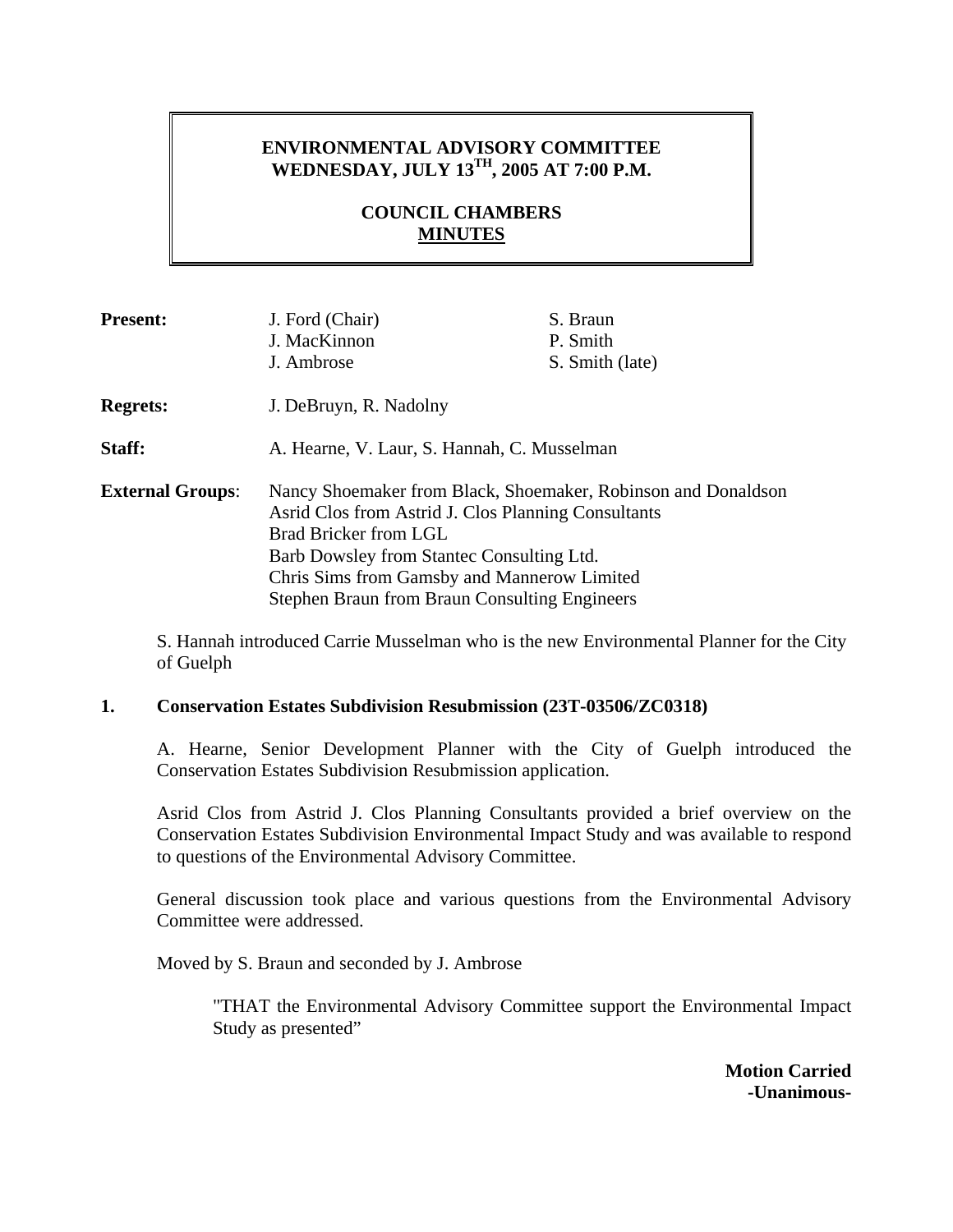- **2. Victoria Park Village Condominium and Associated Draft Plan of Subdivision 1159 Victoria Road South** 
	- **Victoria Park Village Condominium (OP0502/23CDM-05506/ZC0505)**
	- **Associated Draft Plan of Subdivision (OP0503/23T-05501/ZC0506)**

S. Braun declared a conflict of interest.

A. Hearne, Senior Development Planner with the City of Guelph introduced the Victoria Park Village Condominium and Associated Draft Plan of Subdivision - 1159 Victoria Road South application.

Nancy Shoemaker from Black, Shoemaker, Robinson and Donaldson provided a brief overview of the development and was available to respond to questions of the Environmental Advisory Committee.

General discussion took place and some of the following concerns were raised by the Environmental Advisory Committee:

- enhance the buffer area by naturalizing common areas adjacent to natural areas and buffers
- erect a chain link fence between the north 14 lot subdivision and the creek area
- include educational signage

Moved by J. Ambrose and seconded by P. Smith

"THAT the Environmental Advisory Committee support the Environmental Impact Study with the following conditions:

- enhance the buffer area where possible by naturalizing common areas adjacent to natural areas and buffers
- erect a chain link fence between the north development and creek area to protect natural area from rear yard encroachment
- include educational signage including strict regulations for golf out of bounds areas
- the Environmental Advisory Committee support the private ownership and stewardship of lands as long as there are legally enforceable conservation restrictions
- the Environmental Advisory Committee supports the creek bypass of pond "A".

**Motion Carried -Unanimous-**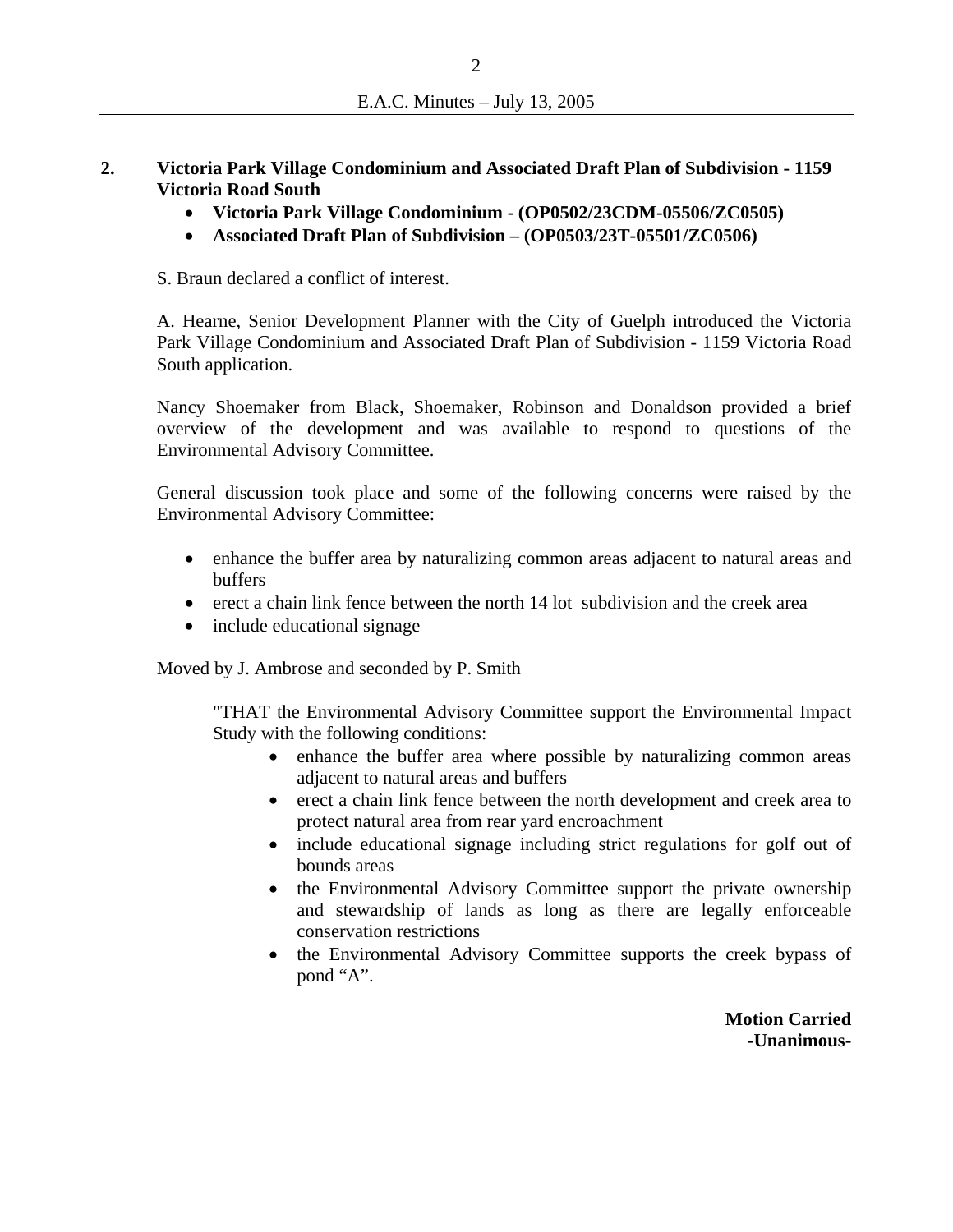#### **2. Approval of Minutes from June 08, 2005**

Moved by S. Smith and seconded by J. Ambrose –

"To accept the minutes with the following correction to Item 1 the "Grangehill Phase 4 Environmental Implementation Report (23T-03504/ SR0501)". The second bullet point in the list of concerns, should read "use locally native species."

> **Motion Carried -Unanimous-**

#### **3. Other Business**

• Discussion and concerns were raised in regards to the Commercial Policy Review and how it might impact the original Pergola application.

#### **4. Next meeting**

Next meeting will be August 10, 2005.

The meeting was adjourned at 9:15 p.m.

**CHAIRMAN**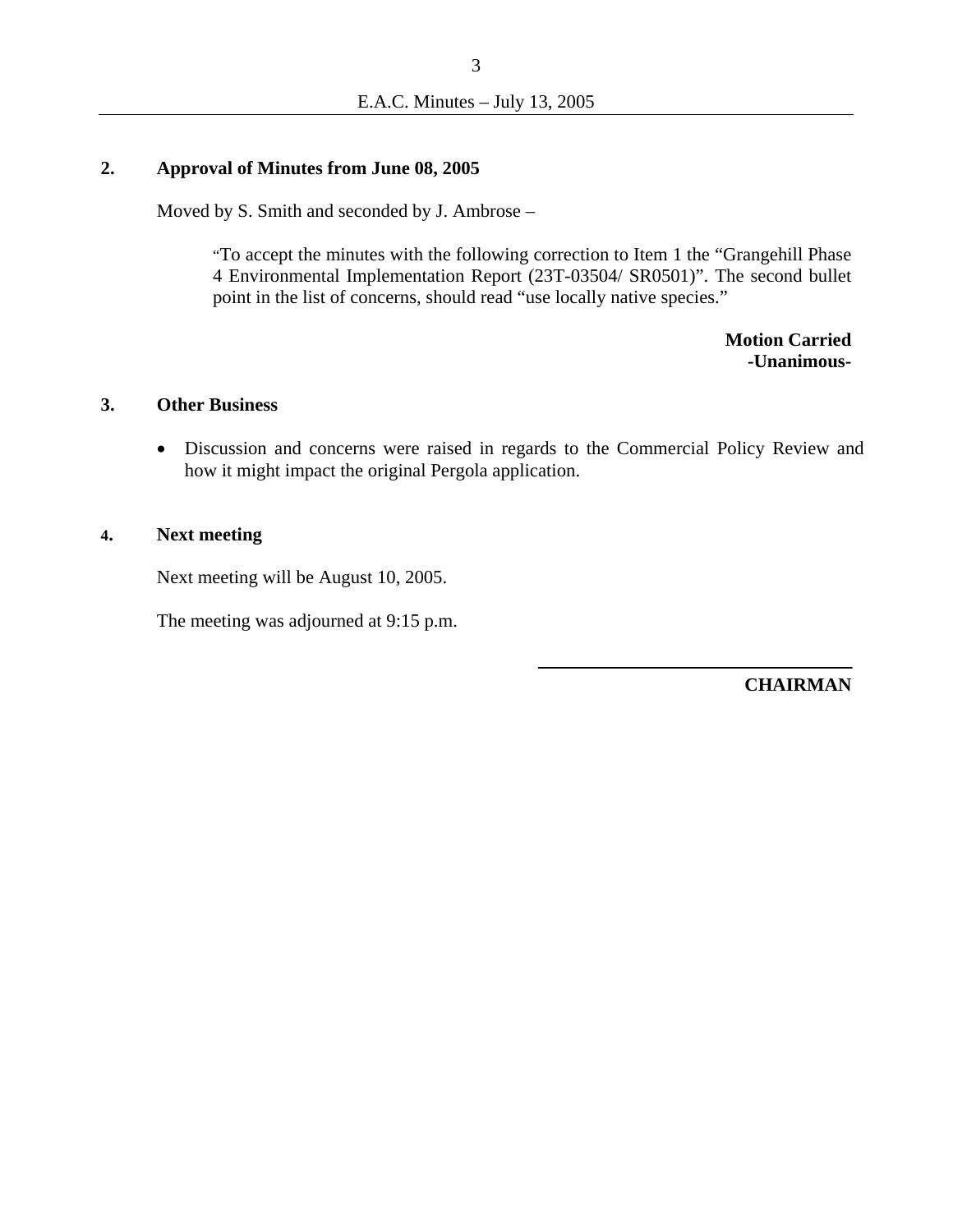# **A G E N D A**

### **WEDNESDAY September 14, 2005 7:00 P.M.**

## **COUNCIL CHAMBERS**

- 1. Terms of Reference for the Environmental Impact Study 1211, 1221, 1231 Gordon Street (UP0503)
- 2. Terms of Reference for the Environmental Implementation Report for Victoriaview Subdivision (23T02503)
- 3. Approval of Minutes July 13, 2005 Meeting

### Other Business

• Grand River Conservation Authority - Watershed Forum (Carrie)

Next Meeting – October 12, 2005

Upcoming Items:

• Grangehill 4A Environmental Implementation Report Resubmission

### **Items sent to Committee:**

• All the above

**Vaille Laur Committee Co-ordinator**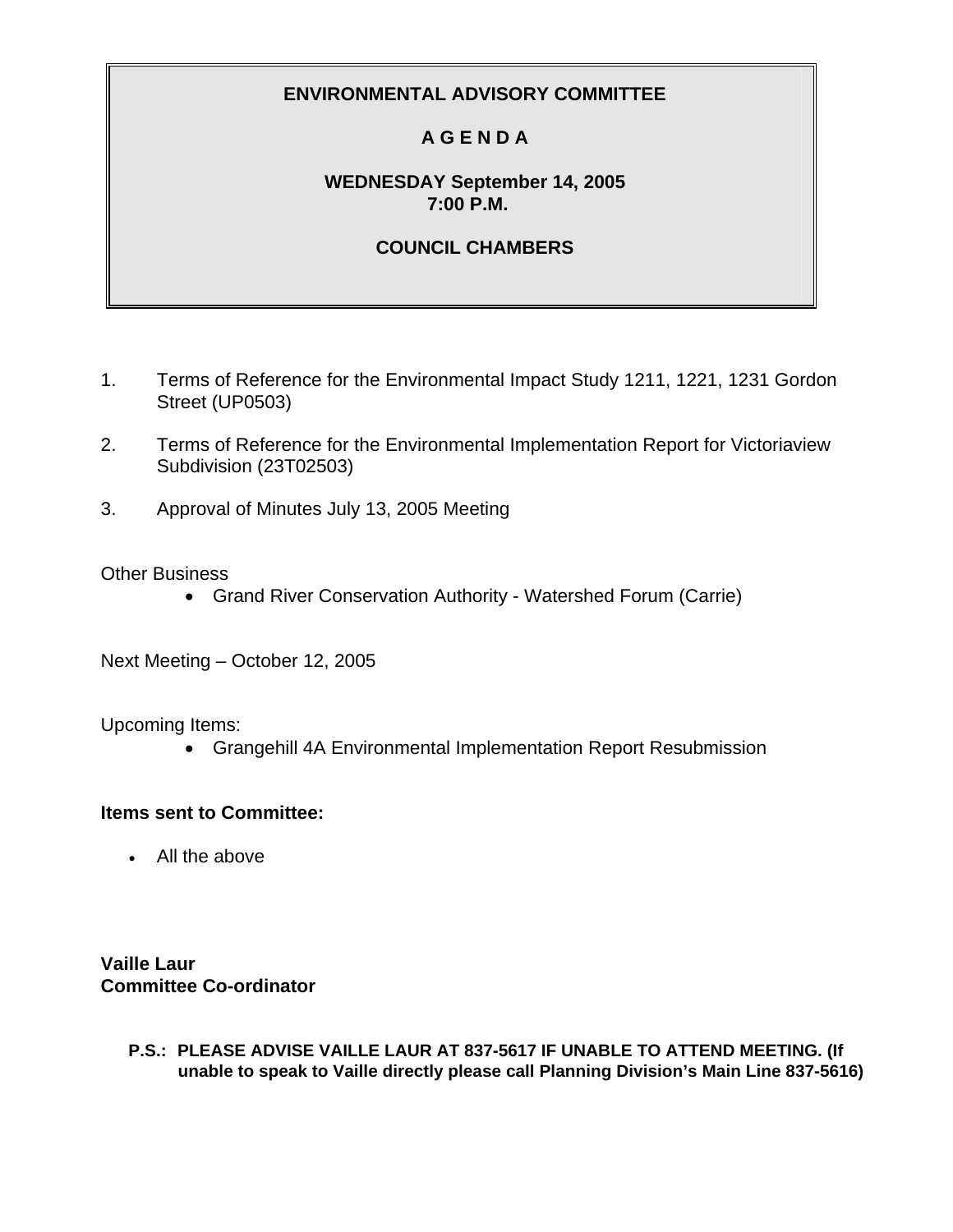# **ENVIRONMENTAL ADVISORY COMMITTEE WEDNESDAY, SEPTEMBER 14TH, 2005 AT 7:00 P.M.**

### **COUNCIL CHAMBERS MINUTES**

| <b>Present:</b>         | J. Ford (Chair)<br>J. DeBruyn                                                                                                                                               | S. Braun<br>P. Smith |
|-------------------------|-----------------------------------------------------------------------------------------------------------------------------------------------------------------------------|----------------------|
| <b>Regrets:</b>         | J. MacKinnon, R. Nadolny, J. Ambrose, S. Smith                                                                                                                              |                      |
| Staff:                  | C. Musselman, V. Laur                                                                                                                                                       |                      |
| <b>External Groups:</b> | Nancy Shoemaker from Black, Shoemaker, Robinson and Donaldson<br>Adam Stelmaszynski, Consultant acting on behalf of Developer<br>Mirek Sharp from North-South International |                      |

### **1. Terms of Reference for the Environmental Impact Study 1211, 1221, 1231 Gordon Street (UP0503)**

C. Musselman, Environmental Planner with the City of Guelph introduced the Terms of Reference for the Environmental Impact Study for 1211, 1221, 1231 Gordon Street.

Adam Stelmaszynski, the Consultant acting on behalf of the Developer provided a brief overview on the subject property and was available to respond to questions of the Environmental Advisory Committee.

General discussion took place and the following concerns were concerns were raised by the Environmental Advisory Committee:

- Include grading plan into the Environmental Impact Study
- Incorporate how the top property is related to this one in the Environmental Impact Study

Moved by P. Smith and seconded by J. DeBruyn

"THAT the Environmental Advisory Committee accepts the Terms of Reference for the Environmental Impact Study, related to the proposed development of 1211, 1221, and 1231 Gordon Street (File No. UP0503) subject to the following being incorporated into the Environmental Impact Study:

1. The study period for biological inventories should be 'three seasons' (spring, summer, and fall) to incorporate all breading/migratory birds and wildlife into the field work. If the proponent chooses not to undertake a 3 season inventory, a strong and detailed rationale should be provided.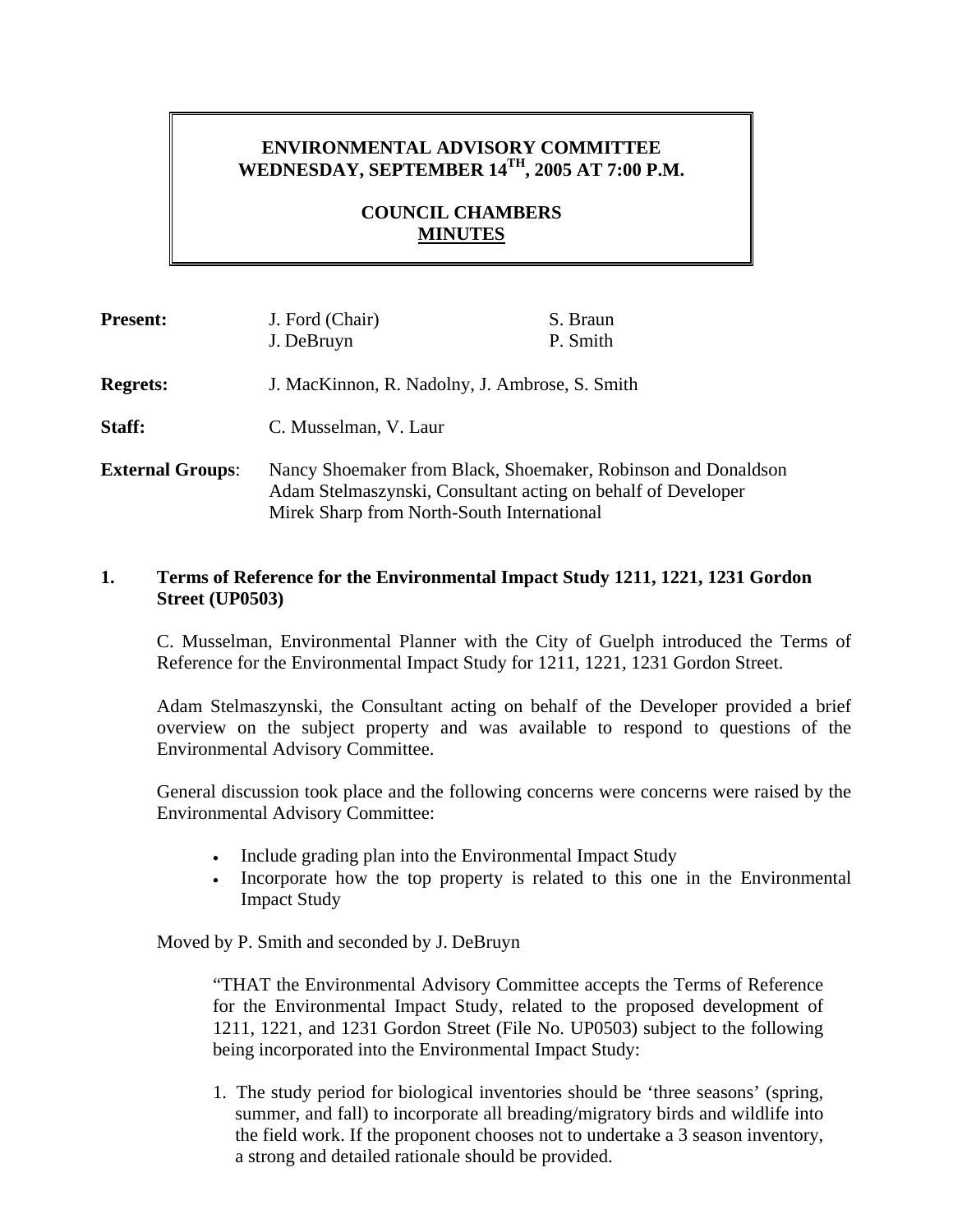- 2. Both short and long term monitoring techniques/devices that will be necessary to determine if negative impacts are occurring will need to be included; this may also be used to trigger remediation measures.
- 3. The Tree Conservation Plan should be developed in conjunction with the preliminary grading and servicing plans and submitted together. Proposed grading and services should accommodate trees identified for preservation."

**Motion Carried -Unanimous-**

#### **2. Terms of Reference for the Environmental Implementation Report for Victoriaview Subdivision (23T02503)**

C. Musselman, Environmental Planner with the City of Guelph introduced the Terms of Reference for the Environmental Impact Study for Victoriaview Subdivision.

Mirek Sharp from North-South International provided a brief overview of the development and was available to respond to questions of the Environmental Advisory Committee.

General discussion took place and the following concern was raised by the Environmental Advisory Committee:

• Incorporate how the development is proceeding to the north in the Environmental Impact Study

Moved by S. Braun and seconded by J. DeBruyn

"THAT the Environmental Advisory Committee accepts the draft Terms of Reference for the Environmental Implementation Report related to the Victoriaview North Subdivision (23T-02503)."

> **Motion Carried -Unanimous-**

#### **3. Approval of Minutes from July 13, 2005**

.

Moved by J. DeBruyn and seconded by P. Smith –

"That approval of the July 13, 2005 minutes is deferred to the next Environmental Advisory Committee Meeting."

> **Motion Carried -Unanimous-**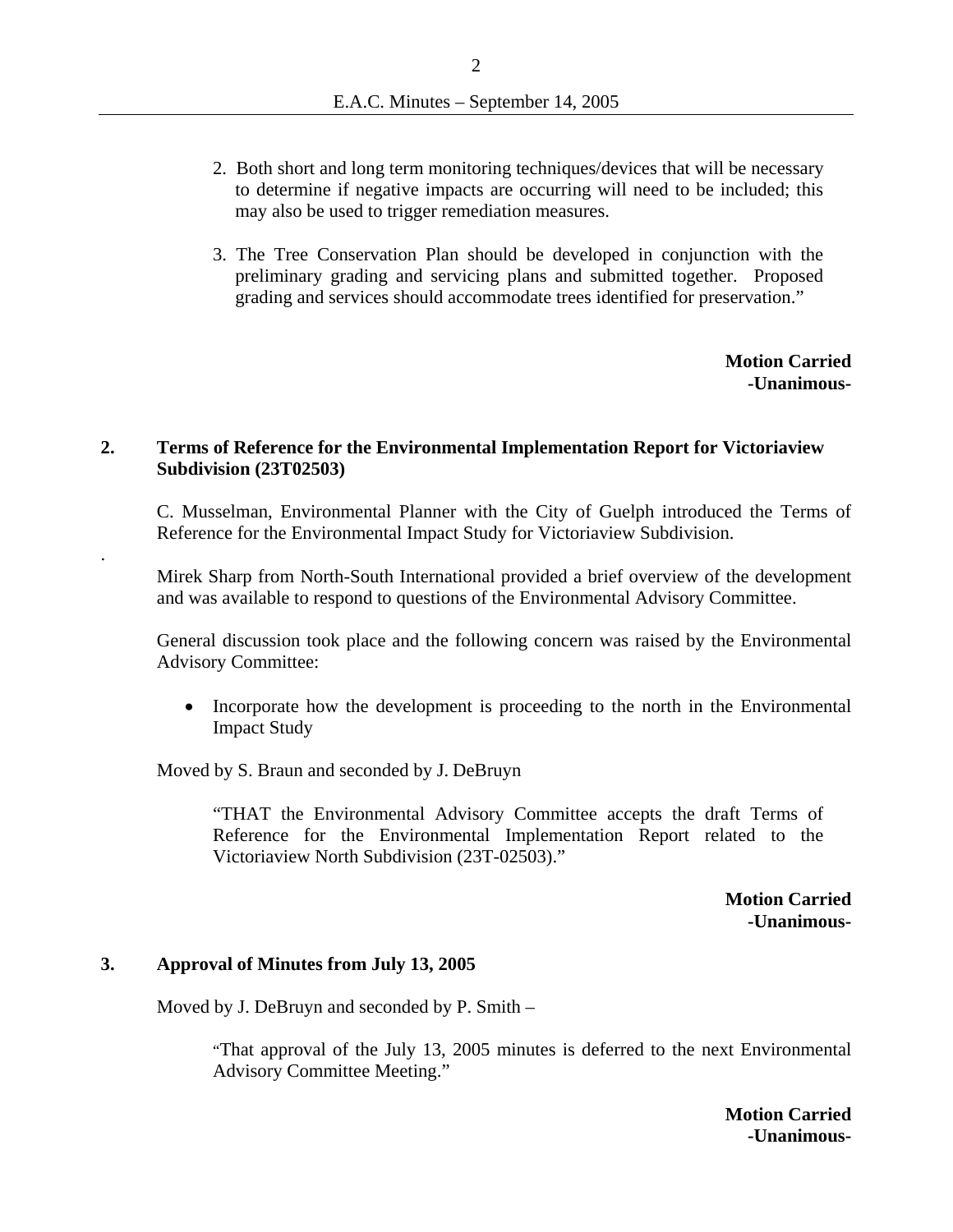# **4. Next meeting**

Next meeting will be October 12, 2005.

The meeting was adjourned at 8:30 p.m.

**CHAIRMAN**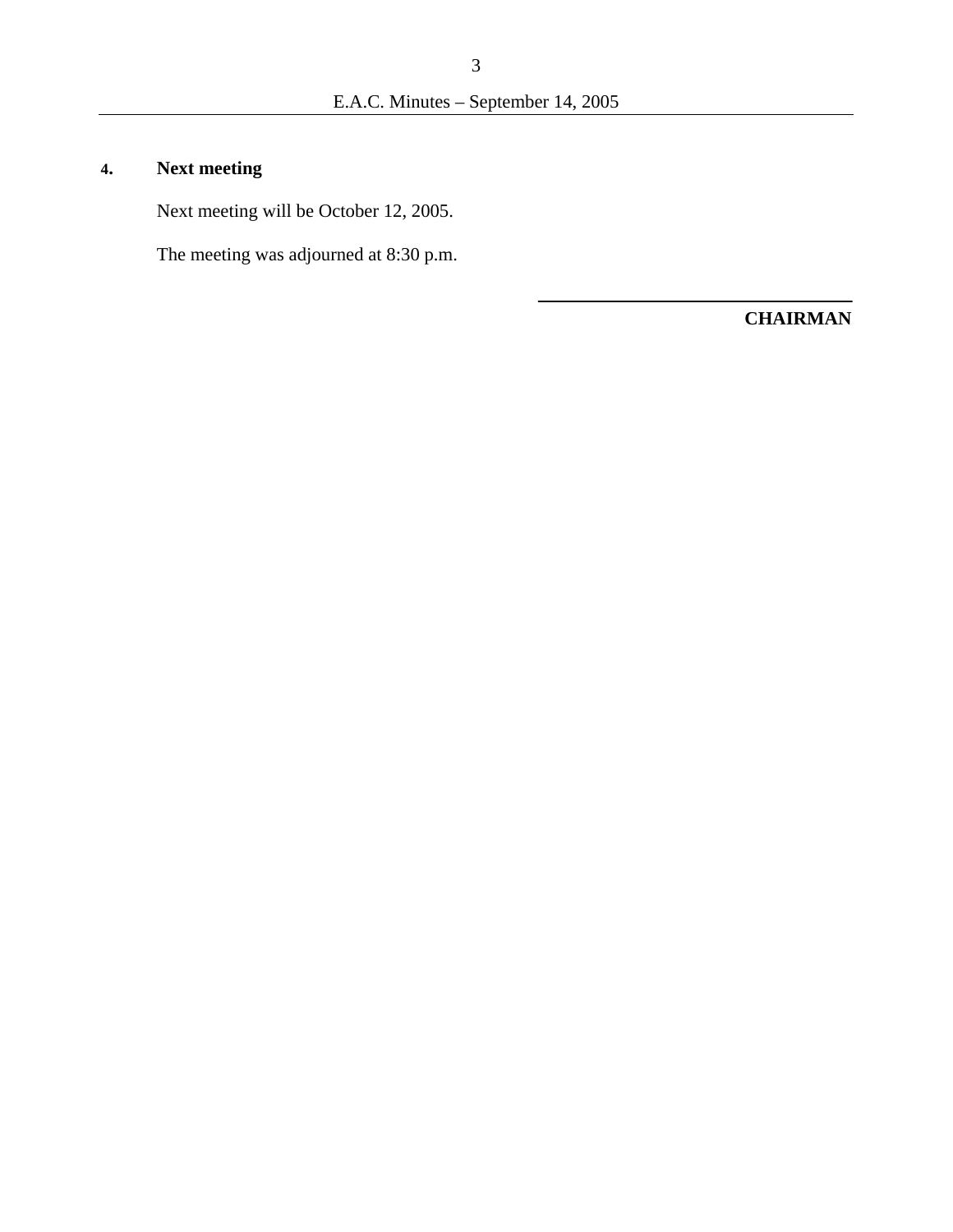# **A G E N D A**

### **WEDNESDAY October 12, 2005 7:00 P.M.**

## **COUNCIL CHAMBERS**

- 1. Norm Jary Park, City of Guelph Draft Terms of Reference for an Environmental Impact Study
- 2. Grangehill Subdivision Phase 7 Draft Terms of Reference for an Environmental Impact Study
- 3. Grangehill Subdivision Phase 4 Environmental Implementation Report Resubmission (23T- 03504)
- 4. Westminster East Subdivision Environmental Implementation Report (23T-02502)
- 5. Approval of Minutes July 13, 2005 Meeting Approval of Minutes September 14, 2005 Meeting

### Other Business

- Discussion Item: Assign a specific period of time (such as thirty minutes or a time dependant upon type of application) to each application/applicant to present and/or discuss the application on the agenda
- The Draft Plan of Subdivision and Zoning By-Law Amendment for Kortright Road East Extension - Phase 2 (23T-01508/ZC0123) has been circulated for comment. The Environmental Advisory Committee has considered this application during the previous Kortright Road East Extension - Phase 1 application

Next Meeting – November 09, 2005

Upcoming Items:

### **Items sent to Committee:**

• All the above

**Vaille Laur Committee Co-ordinator**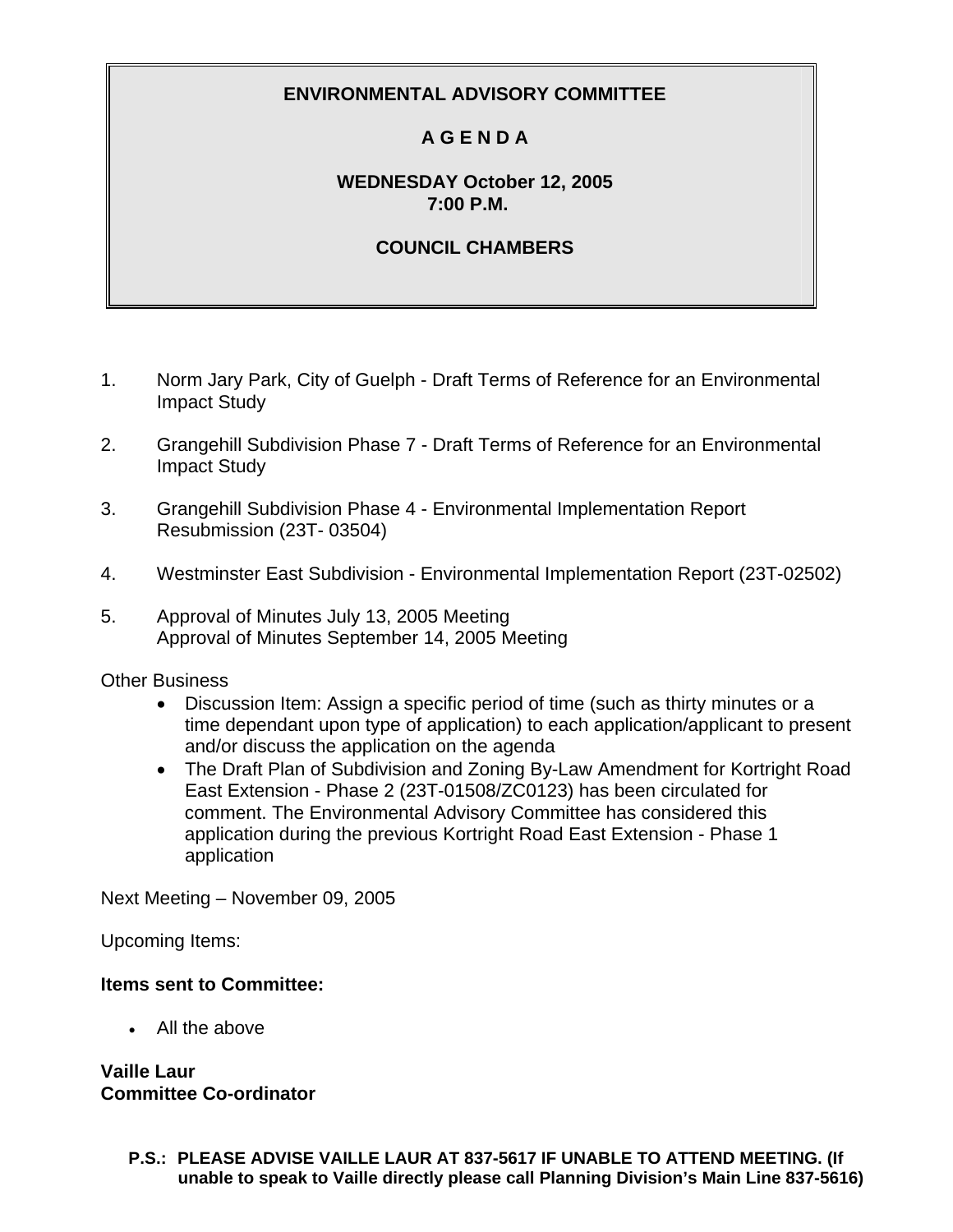### **ENVIRONMENTAL ADVISORY COMMITTEE WEDNESDAY, OCTOBER 12TH, 2005 AT 7:00 P.M.**

### **COUNCIL CHAMBERS MINUTES**

| <b>Present:</b>         | J. Ford (Chair)<br>J. DeBruyn<br>J. MacKinnon<br>S. Smith                                                                                                                               | J. Ambrose<br>S. Braun<br>R. Nadolny |  |
|-------------------------|-----------------------------------------------------------------------------------------------------------------------------------------------------------------------------------------|--------------------------------------|--|
| <b>Regrets:</b>         | P. Smith                                                                                                                                                                                |                                      |  |
| Staff:                  | C. Musselman, V. Laur, Helen White                                                                                                                                                      |                                      |  |
| <b>External Groups:</b> | Nancy Shoemaker from Black, Shoemaker, Robinson and Donaldson<br>Mirek Sharp from North-South International<br>Ken Ursic from Dougan & Associates<br>Todd Fell form Dougan & Associates |                                      |  |

#### **1. Norm Jary Park, City of Guelph - Draft Terms of Reference for an Environmental Impact Study**

 C. Musselman, Environmental Planner with the City of Guelph introduced the Draft Terms of Reference for an Environmental Impact Study for the Norm Jary Park.

 H. White, District Park Planner with the City of Guelph provided a brief overview on the subject property and advised that the proposed development is to create a new master plan for the open space. The proposal includes trail development, upgrading an existing play area, a new picnic area and other basic open space improvements.

General discussion took place and the following items were raised by the Environmental Advisory Committee:

- Add evaluation of alternatives into the Environmental Impact Study
- Specify native plant species of local source
- Include hydrologic functions, including drainage
- Look into possibilities of restoring the wetland

Moved by J. DeBruyn and seconded by R. Nadolny

"THAT the Environmental Advisory Committee accepts the draft Terms of Reference for the Environmental Impact Study related to Norm Jary Park, City of Guelph and if any replanting is required references should be made to specifying local species of seed source. The applicant shall reference the Forest Gene Conservation Association (FGCA) for more information."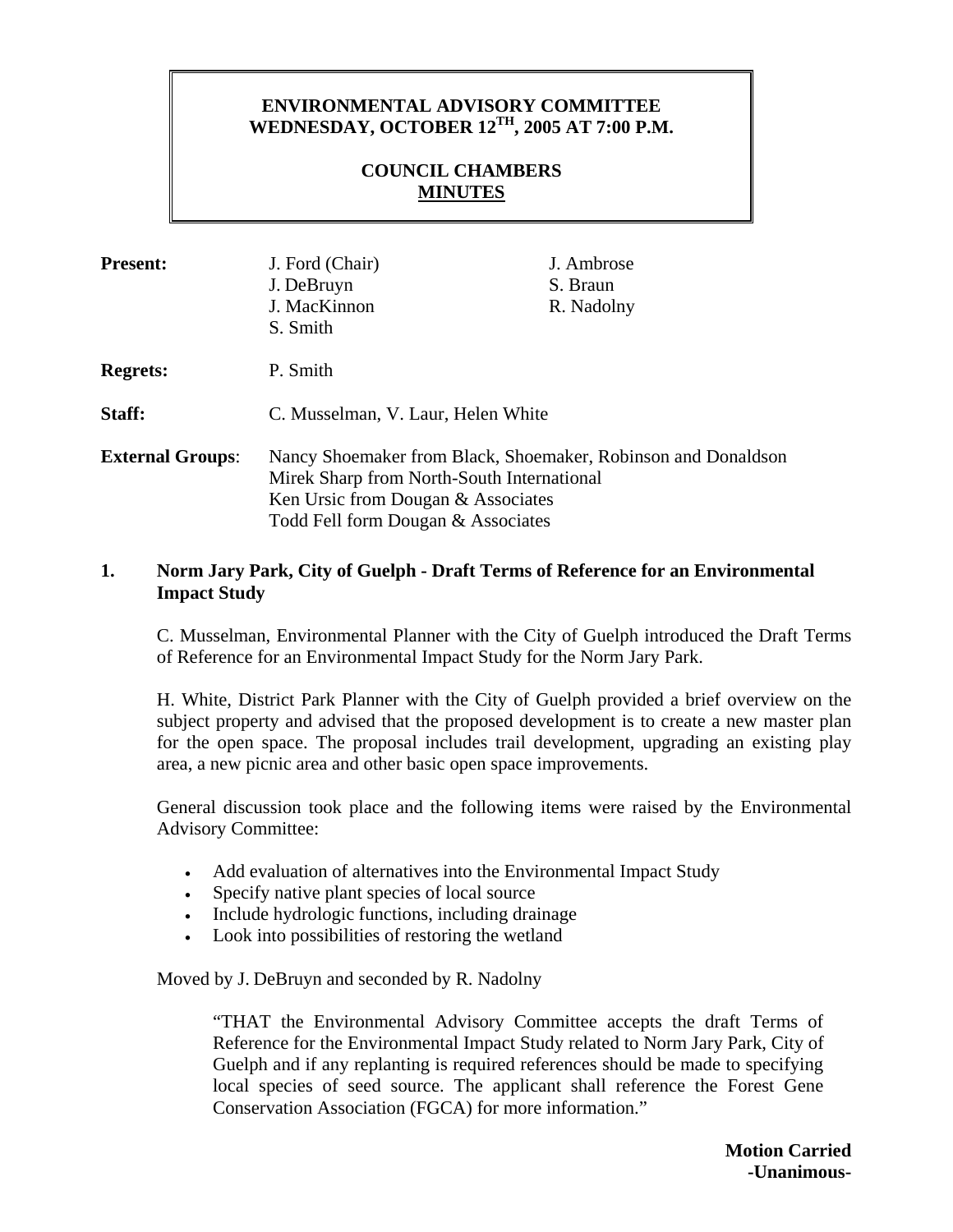#### **2. Grangehill Subdivision Phase 7 - Draft Terms of Reference for an Environmental Impact Study**

C. Musselman, Environmental Planner with the City of Guelph, introduced the Draft Terms of Reference for an Environmental Impact Study for Grangehill Subdivision Phase 7.

Ken Ursic from Dougan & Associates provided a brief overview of the proposed residential subdivision as part of Phase 7 of Guelph Grangehill Developments and was available to respond to questions of the Environmental Advisory Committee.

General discussion took place and the following concerns were raised by the Environmental Advisory Committee:

• Light pollution

.

.

• Don't want a preconceived subdivision plan

Moved by R. Nadolny and seconded by S. Smith

"THAT the Environmental Advisory Committee accepts the draft Terms of Reference for the Environmental Impact Study related to Grange Hill Subdivision Phase 7."

> **Motion Carried -Unanimous-**

### **3. Westminster East Subdivision - Draft Terms of Reference for an Environmental Implementation Report (23T-02502)**

C. Musselman, Environmental Planner with the City of Guelph, introduced the Draft Terms of Reference for an Environmental Implementation Report for Westminster East Subdivision.

Mirek Sharp, from North-South International, provided a brief overview of the proposed residential subdivision and was available to respond to questions of the Environmental Advisory Committee.

General discussion took place and the following concerns were raised by the Environmental Advisory Committee:

- Include educational signage at the edge of natural areas as well as mock ups in the Environmental Implementation Report
- Include an educational brochure to homeowners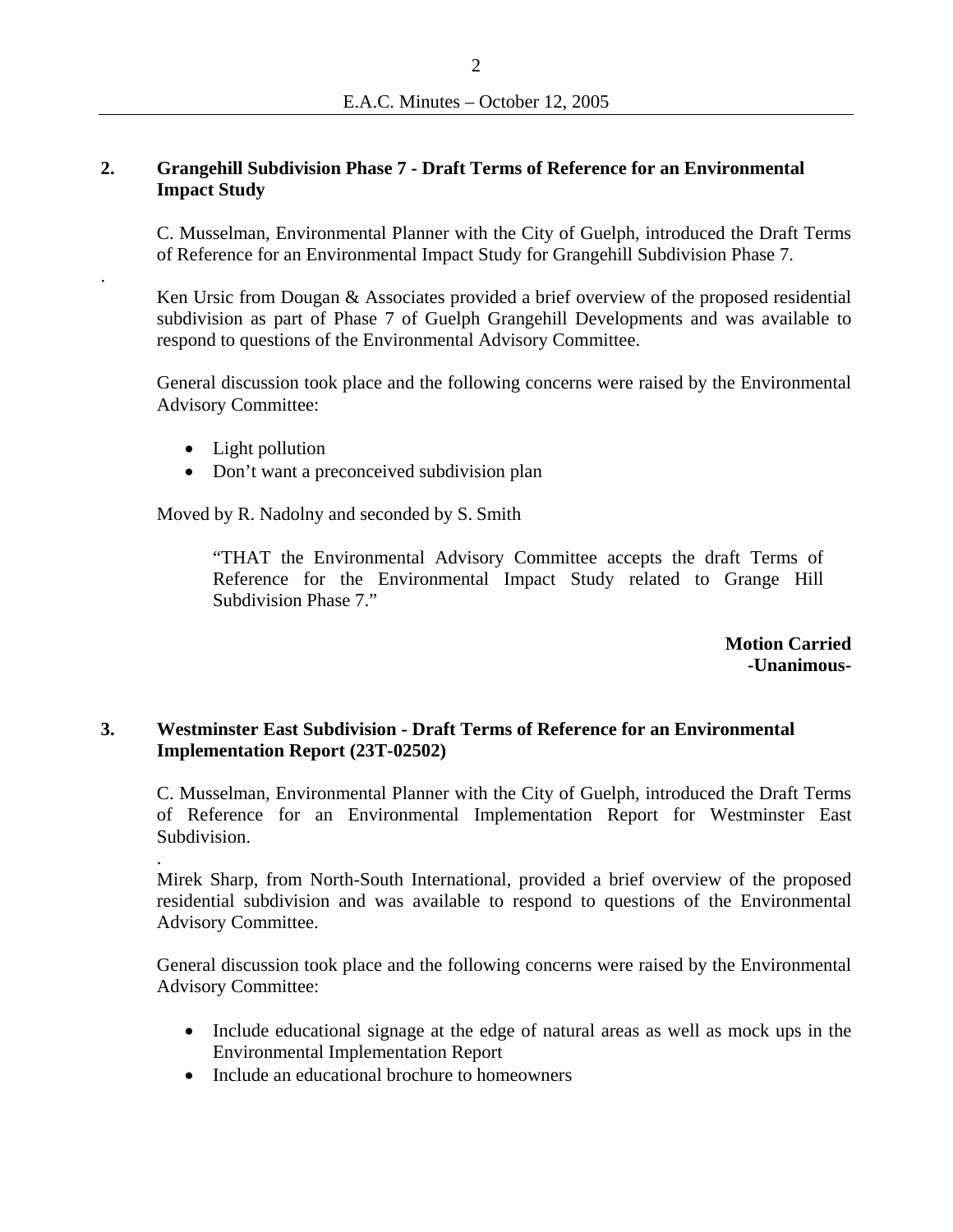Moved by S. Braun and seconded by J. Ambrose

"THAT the Environmental Advisory Committee accepts the draft Terms of Reference for the Environmental Implementation Report, related to the proposed development of Westminster Woods East (File No. 23T- 02502) subject to the following being incorporated into the Environmental Implementation Report:

- City of Guelph comments regarding the Tree Conservation Plan should be incorporated into the Environmental Implementation Report.
- A document should be provided to City staff outlining recommendations and/or requirements for the proper operation and maintenance of Stormwater Management Facilities that have been completed and approved by the City."

Motion Carried **-Unanimous-**

### **4. Grangehill Subdivision Phase 4 - Environmental Implementation Report Resubmission (23T- 03504)**

C. Musselman, Environmental Planner with the City of Guelph, introduced the Grangehill Subdivision Phase 4, Environmental Implementation Report Resubmission.

Ken Ursic from Dougan & Associates provided a brief overview as to how the revised Grangehill Subdivision Phase 4 - Environmental Implementation Report addressed specific comments and concerns of the Environmental Advisory Committee from the June  $8<sup>th</sup>$ , 2005 Environmental Advisory Committee meeting.

Todd Fell, from Dougan & Associates spoke on the issue of using locally sourced plant material and expressed concern as to obtaining adequate plantings of this nature as well as cost constraints associated with this request.

General discussion took place and various questions from the Environmental Advisory Committee were addressed:

Moved by S. Smith and seconded by J. Ambrose

.

"THAT the Environmental Advisory Committee accept the revised Final Environmental Implementation Report related to Guelph Grange Hill – Phase Four (File No. 23T- 03504), with improvements to the proposed signage to reflect the importance of naturalizing the features.".

> **Motion Carried -Unanimous-**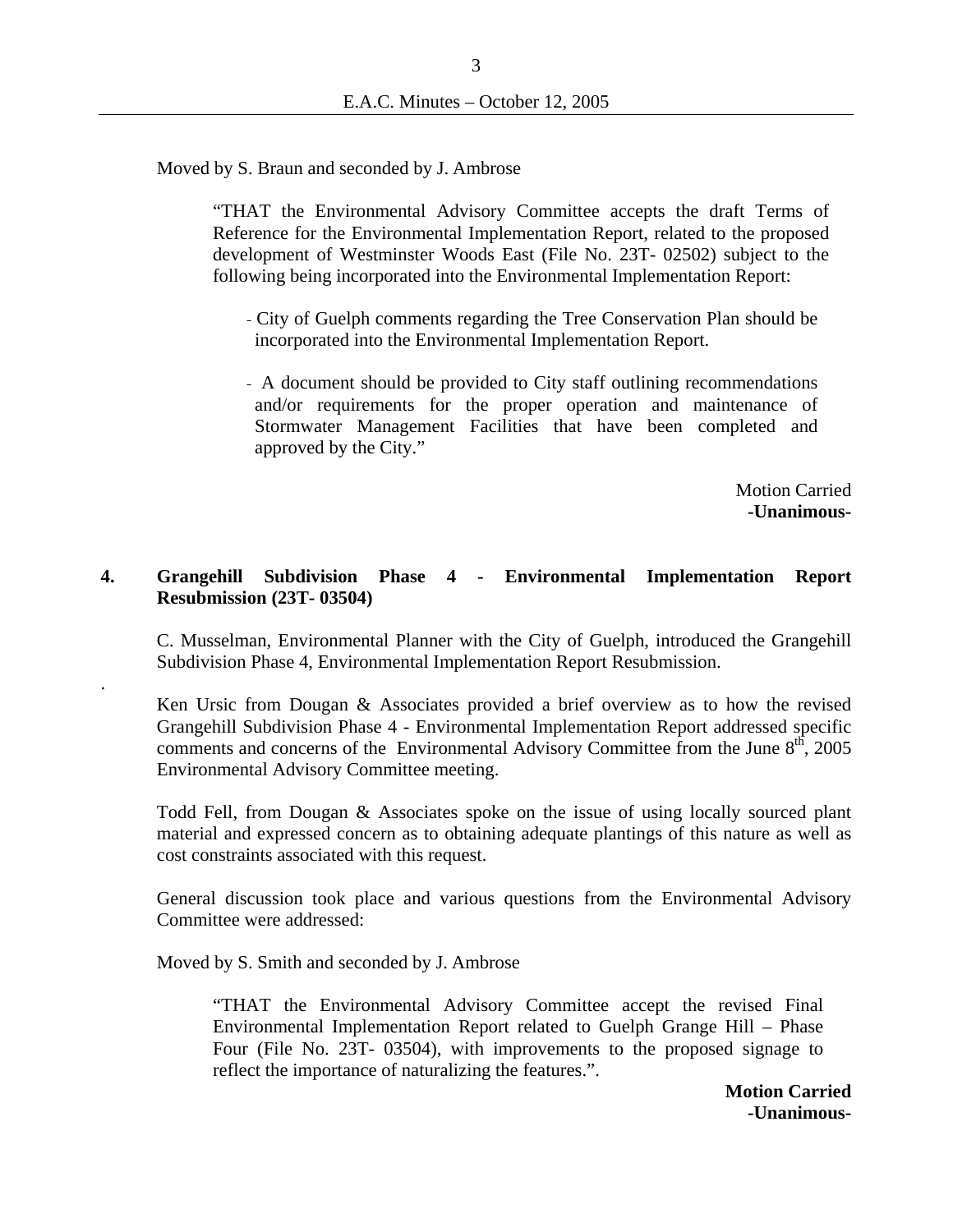### **5. Approval of Minutes from July 13, 2005**

Moved by R. Nadolny and seconded by S. Braun –

"TO accept the minutes as printed."

**Motion Carried -Unanimous-**

#### **Approval of Minutes from September 14, 2005**

Moved by J. MacKinnon and seconded by S. Smith –

"TO accept the minutes as printed."

**Motion Carried -Unanimous-**

### **6. Other Business**

- Discussion Item: Assign a specific period of time (such as thirty minutes or a time dependant upon type of application) to each application/applicant to present and/or discuss the application on the agenda.
	- o General discussion took place and it was decided not to place time limits on agenda items.
- Touring of Post Development Sites
	- o J. DeBruyn expressed desire for the committee to see the work it has done on previous applications in order to gain better educational insight on what has/hasn't worked in regards to the recommendations the Committee has made. C. Musselman will look into this request and report back to the committee at the next Environmental Advisory Committee Meeting.
- Restate position on Fencing Policy
	- o J. DeBruyn requested that C. Musselman provide a copy of the fencing policy to Environmental Advisory Committee members for the next meeting.
- Printing Materials for Environmental Advisory Committee Meetings
	- o It was established that if City staff send email attachments to Committee members, then it is assumed that each member will print off the document for the upcoming meeting.

#### **6. Next meeting**

Next meeting will be November 09, 2005.

The meeting was adjourned at 10:00 p.m.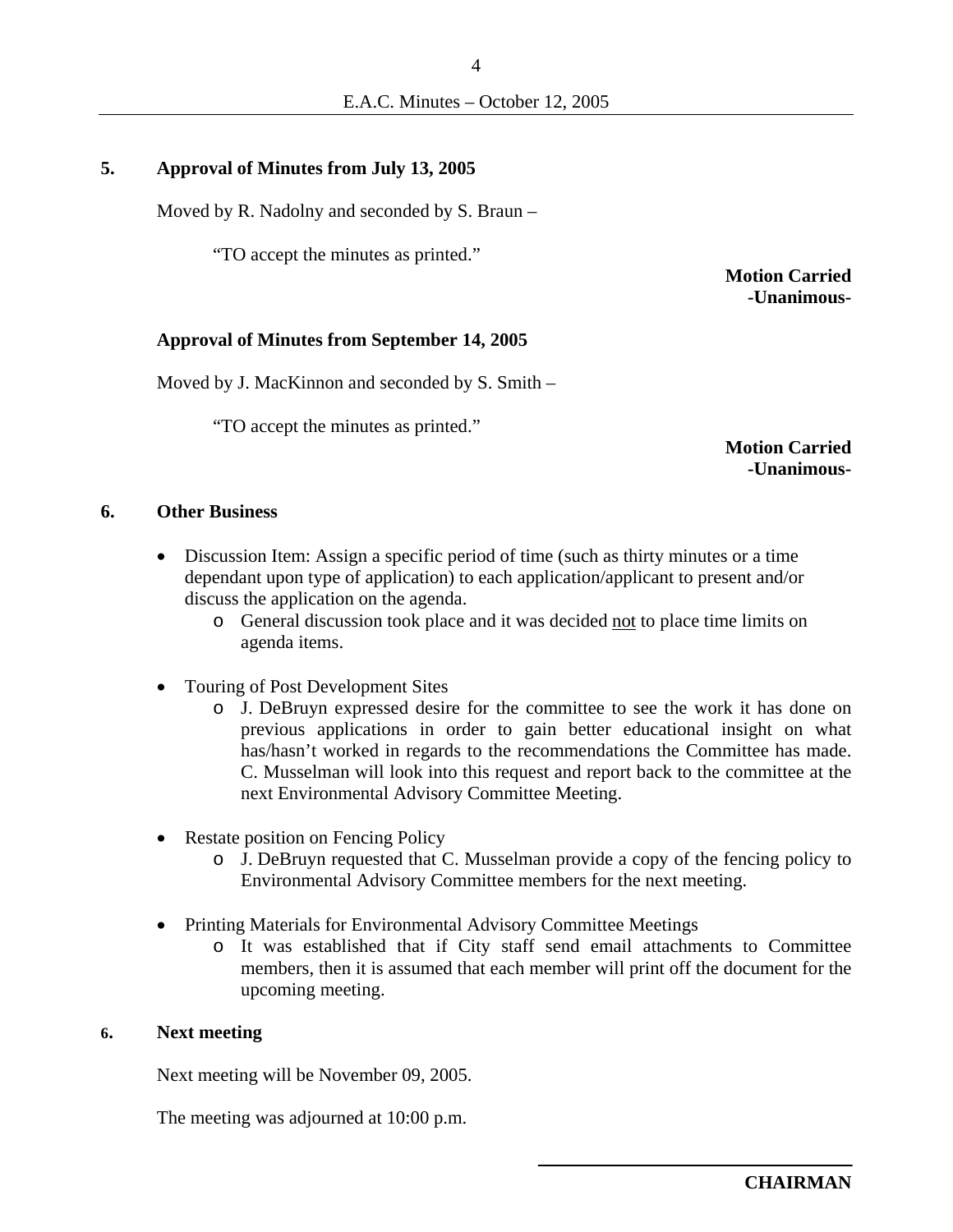### **A G E N D A**

#### **WEDNESDAY November 09, 2005 7:00 P.M.**

#### **COUNCIL CHAMBERS**

#### 1. Other Business

- Discussion Items:
	- a) Have EAC Invite speakers to present on topics of interest at meetings. or Dedicate a short period of time (30 min) at alternating EAC meetings to look at environmental issues or topics of concern.
	- b) Provide a report or education package to council (or council member) about the role/function/accomplishments of EAC.
	- c) Have a student (or more) non-voting members on EAC
	- d) Request council allot a budget (amount?) to EAC to provide for training and education.
	- e) Increase public participation/awareness through the City of Guelph web site
- No further comment is required from EAC for the Draft Plan of Subdivision and Zoning By-Law Amendment for Kortright Road East Extension - Phase 2 (23T-01508/ZC0123)
- Update on the 'Environmental Advisory Committee Symposium in Whitby'
- Review of Fencing Policy
- Approval of Minutes October 12, 2005

#### **Upcoming Items:**

The Hanlon Creek State of the Watershed Study (Final) - Review 1211, 1221, 1231 Gordon Street - Environmental Impact Study

#### **CORRESPONDENCE:**

- Correspondence letter dated October 5, 2005 from 'Organic Lawn Fertilizer' regarding an environmentally friendly, organic lawn fertilizer. For more information visit www.renewlawn.ca
- Correspondence dated October 21, 2005 from 'Organic Landscape Alliance' regarding 'Living Organic…the Next 25 Years' Annual Conference January 26-29, 2006 at Guelph University. For more information visit www.guelphorganicconf.ca

**Next Meeting** – December 14, 2005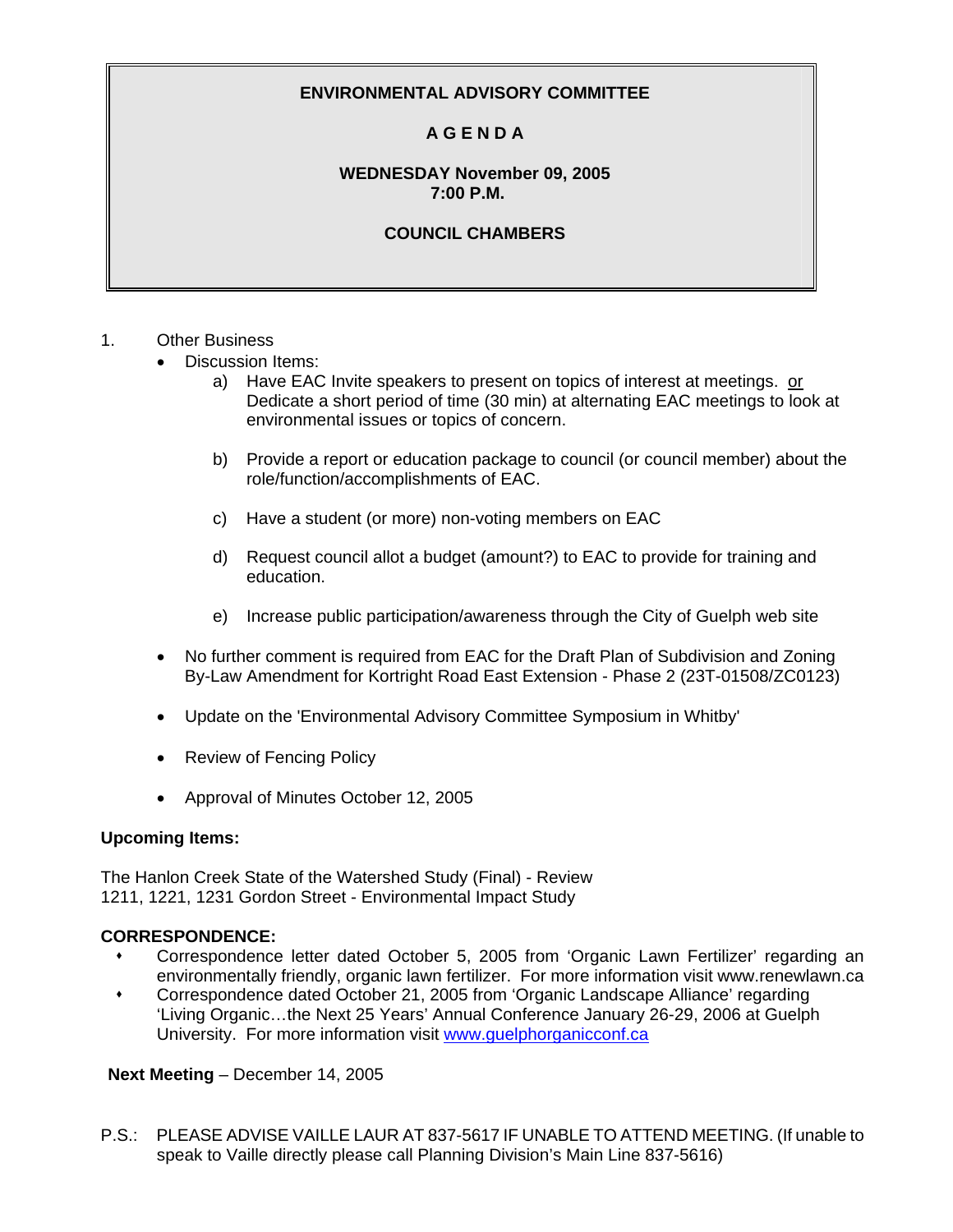# **A G E N D A**

### **WEDNESDAY December 14, 2005 7:00 P.M.**

### **COUNCIL CHAMBERS**

- 1. 1211, 1221, and 1231 Gordon Street Environmental Impact Study (UP0503 now ZC0515)
- 2. Westminster Woods East Subdivision Environmental Implementation Report (23T-02502)
- 3. Approval of Minutes from the November 09, 2005 Meeting

### Other Business

- Notice of Planning Applications that have been Circulated
	- 115 Watson Parkway North (OP054/ZC0512)
	- Concession Holdings Inc. (23T-05502, ZC0510, 23CDM05507)
	- Official Plan Amendment #29 'Commercial Policy Review Amendment'

Next Meeting – January 11, 2006

Upcoming Items:

- Lafarge Property Environmental Impact Study (OP0506, ZC0516)
- Draft Hanlon Creek State-of-the-Watershed Study (final)

### **Items sent to Committee:**

• All the above

**Vaille Laur Committee Co-ordinator** 

> **P.S.: PLEASE ADVISE VAILLE LAUR AT 837-5617 IF UNABLE TO ATTEND MEETING. (If unable to speak to Vaille directly please call Planning Division's Main Line 837-5616)**

> > Seasons Greetings and Happy New Year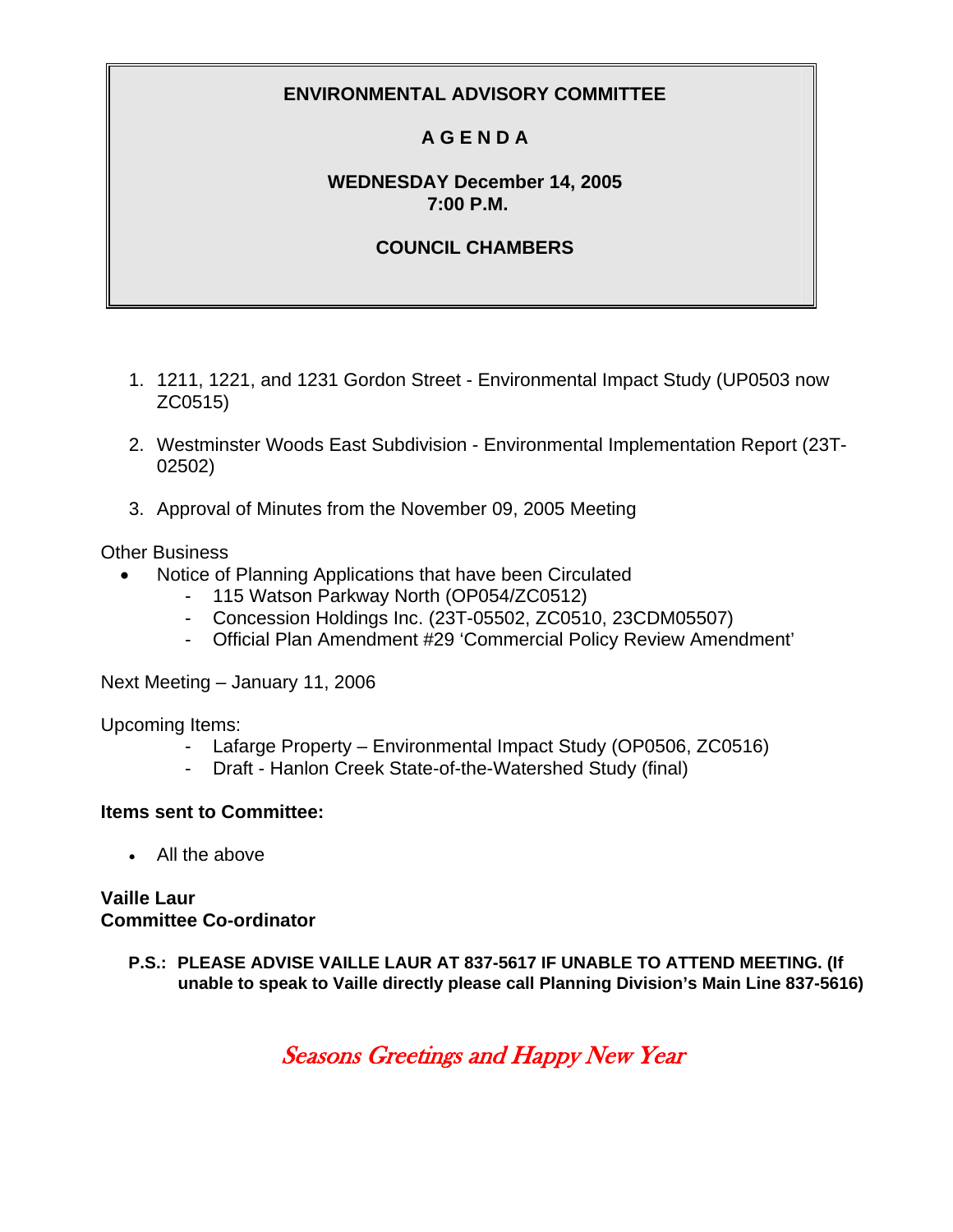# **ENVIRONMENTAL ADVISORY COMMITTEE WEDNESDAY, DECEMBER 14TH, 2005 AT 7:00 P.M.**

### **COUNCIL CHAMBERS MINUTES**

| <b>Present:</b>         | J. Ford (Chair)<br>R. Nadolny<br>S. Smith                                                                                                                                   | S. Braun<br>P. Smith<br>J. Ambrose |
|-------------------------|-----------------------------------------------------------------------------------------------------------------------------------------------------------------------------|------------------------------------|
| <b>Regrets:</b>         | J. MacKinnon, J. DeBruyn                                                                                                                                                    |                                    |
| Staff:                  | C. Musselman, V. Laur                                                                                                                                                       |                                    |
| <b>External Groups:</b> | Nancy Shoemaker from Black, Shoemaker, Robinson and Donaldson<br>Adam Stelmaszynski, Consultant acting on behalf of Developer<br>Mirek Sharp from North-South International |                                    |

Ted Rowe from Stantec Consulting Ltd.

### **1. 1211, 1221, and 1231 Gordon Street - Environmental Impact Study (UP0503 now ZC0515)**

C. Musselman, Environmental Planner with the City of Guelph introduced the Environmental Impact Study for 1211, 1221, 1231 Gordon Street.

Adam Stelmaszynski, the Consultant acting on behalf of the Developer provided a brief update on the proposal and discussed a number of issues including the suggested Motion from the Environmental Planning Report.

Hugh Whitely spoke to the Environmental Advisory Committee and voiced concern in regards to the storm water management facility and its location.

General discussion took place and various items were noted in the Motion.

Moved by P. Smith and seconded by J. Ambrose

"THAT the Environmental Advisory Committee defer the approval of the Environmental Impact Study, related to the proposed development of Gordon Street (File: ZC0515) subject to the following being addressed:

- o Tree conservation and protection plan be included under preventative and mitigative measures during construction.
- o A list (including dates) when site visits were conducted, a list of wildlife observed, and any correspondence regarding the above. should be included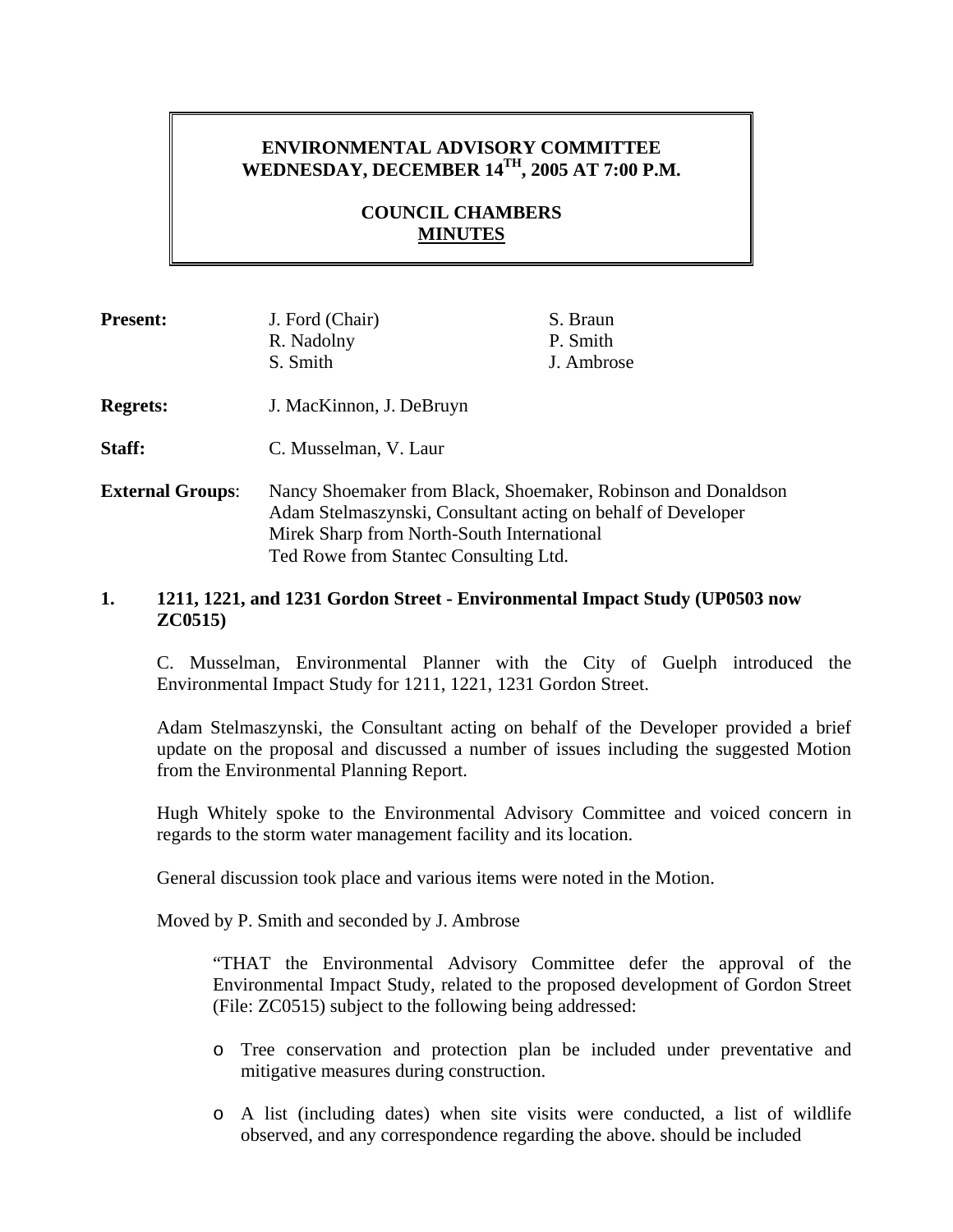- o An aquatic, reptile, and amphibian inventory should be included to investigate the potential species and habitat present.
- o A site plan should be provided locating the proposed development in relation to the wetland boundary and buffer proposed. For plantings in or near the natural heritage feature use native species of local genetic seed stock.
- o Any revision to the wetland boundary should be established and agreed to by the Grand River Conservation Authority.
- o Confirm with the Grand River Conservation Authority, the methodologies used for the calculation of the water balance.
- o That the Environmental Impact Study process reflect the Provincial Policy Statement of 2005.
- o That the depth of groundwater and geotechnical data be provided to support the proposal.
- o Do a two-season biological inventory and characterization of the adjacent wetland to determine the presence or absence of a fen structure.
- o The Environmental Advisory Committee supports the removal and restoration of the western driveway as part of the buffer enhancement".

**Motion Carried -Unanimous-**

### **2. Westminster Woods East Subdivision - Environmental Implementation Report (23T-02502)**

C. Musselman, Environmental Planner with the City of Guelph introduced the Environmental Implementation Report for Westminster Woods East Subdivision.

Mirek Sharp from North-South International reported that the concerns were minor and could be easily addressed. He mentioned that the Environmental Implementation Report did address Environmental Advisory Committee's concerns and that the majority of the Environmental Planners comments pertained to "staff's" concerns and not the Environmental Advisory Committee.

Moved by P. Smith and seconded by J. Ambrose

.

"THAT the Environmental Advisory Committee support the approval of the Environmental Implementation Report, related to the proposed development of Westminster Woods East (File No. 23T- 02502) subject to the proponent and consultants addressing the issues raised in the Environmental Planner's Report and the following: